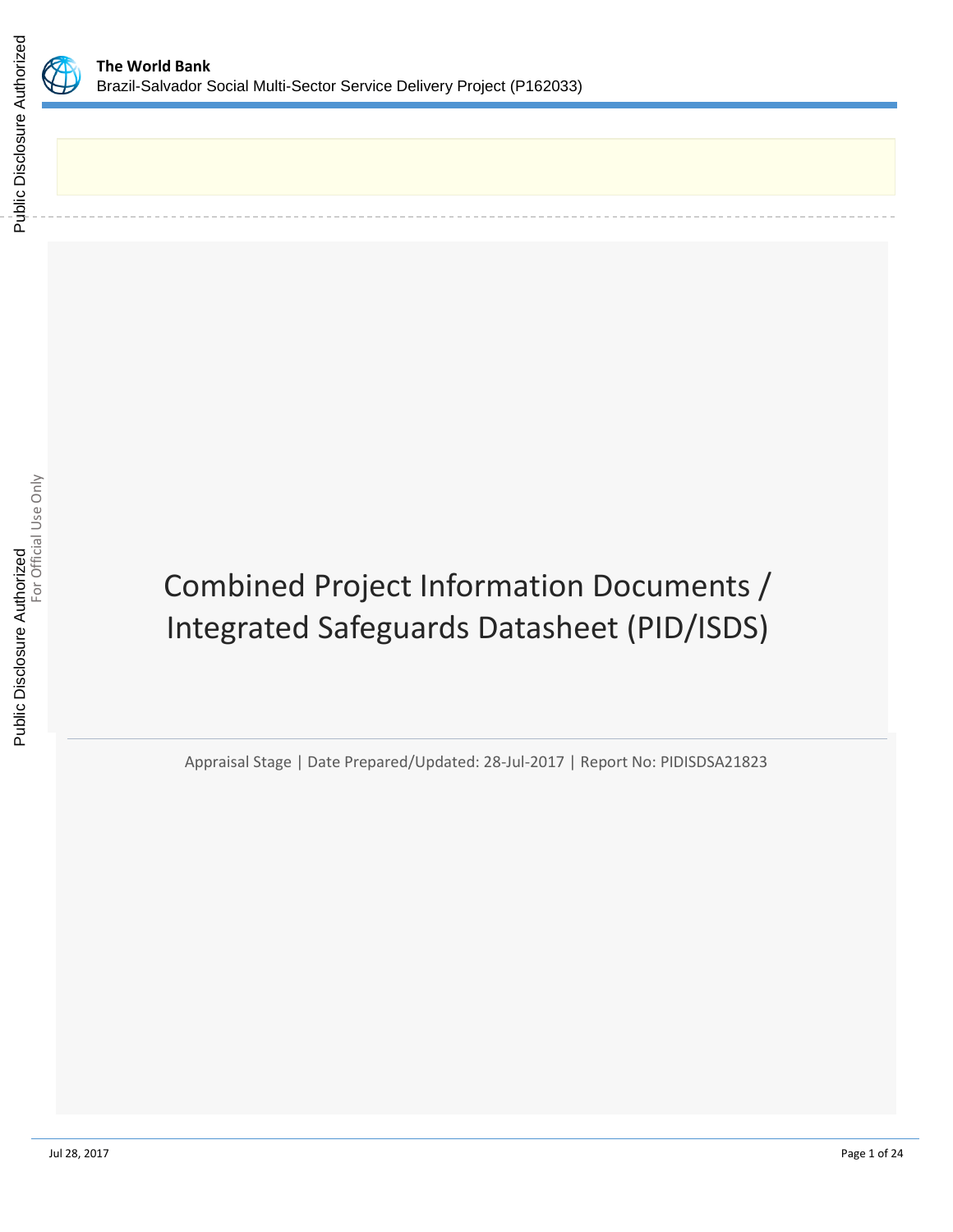

# **BASIC INFORMATION**

#### **OPS\_TABLE\_BASIC\_DATA A. Basic Project Data**

| Country<br><b>Brazil</b>                                           | Project ID<br>P162033                              | Project Name<br>Brazil-Salvador Social<br>Multi-Sector Service<br><b>Delivery Project</b> | Parent Project ID (if any)                        |
|--------------------------------------------------------------------|----------------------------------------------------|-------------------------------------------------------------------------------------------|---------------------------------------------------|
| Region<br>LATIN AMERICA AND CARIBBEAN                              | <b>Estimated Appraisal Date</b><br>14-Aug-2017     | <b>Estimated Board Date</b><br>28-Nov-2017                                                | Practice Area (Lead)<br>Social Protection & Labor |
| <b>Financing Instrument</b><br><b>Investment Project Financing</b> | Borrower(s)<br>Prefeitura Municipal de<br>Salvador | <b>Implementing Agency</b><br>Casa Civil                                                  |                                                   |

#### Proposed Development Objective(s)

The Project's objective is to improve social service delivery in the Municipality of Salvador, through education quality, health care system efficiency, and social protection effectiveness.

#### Components

Support for Strategic Actions to Improve Service Delivery with Fiscal Responsibility Technical Assistance

#### **Financing (in USD Million)**

| <b>Total Project Cost</b>                             | 250.00 |
|-------------------------------------------------------|--------|
| International Bank for Reconstruction and Development | 125.00 |
| <b>Borrower</b>                                       | 125.00 |
| <b>Financing Source</b>                               | Amount |
|                                                       |        |

Environmental Assessment Category

#### B - Partial Assessment

Have the Safeguards oversight and clearance functions been transferred to the Practice Manager? (Will not be disclosed)

Yes

Decision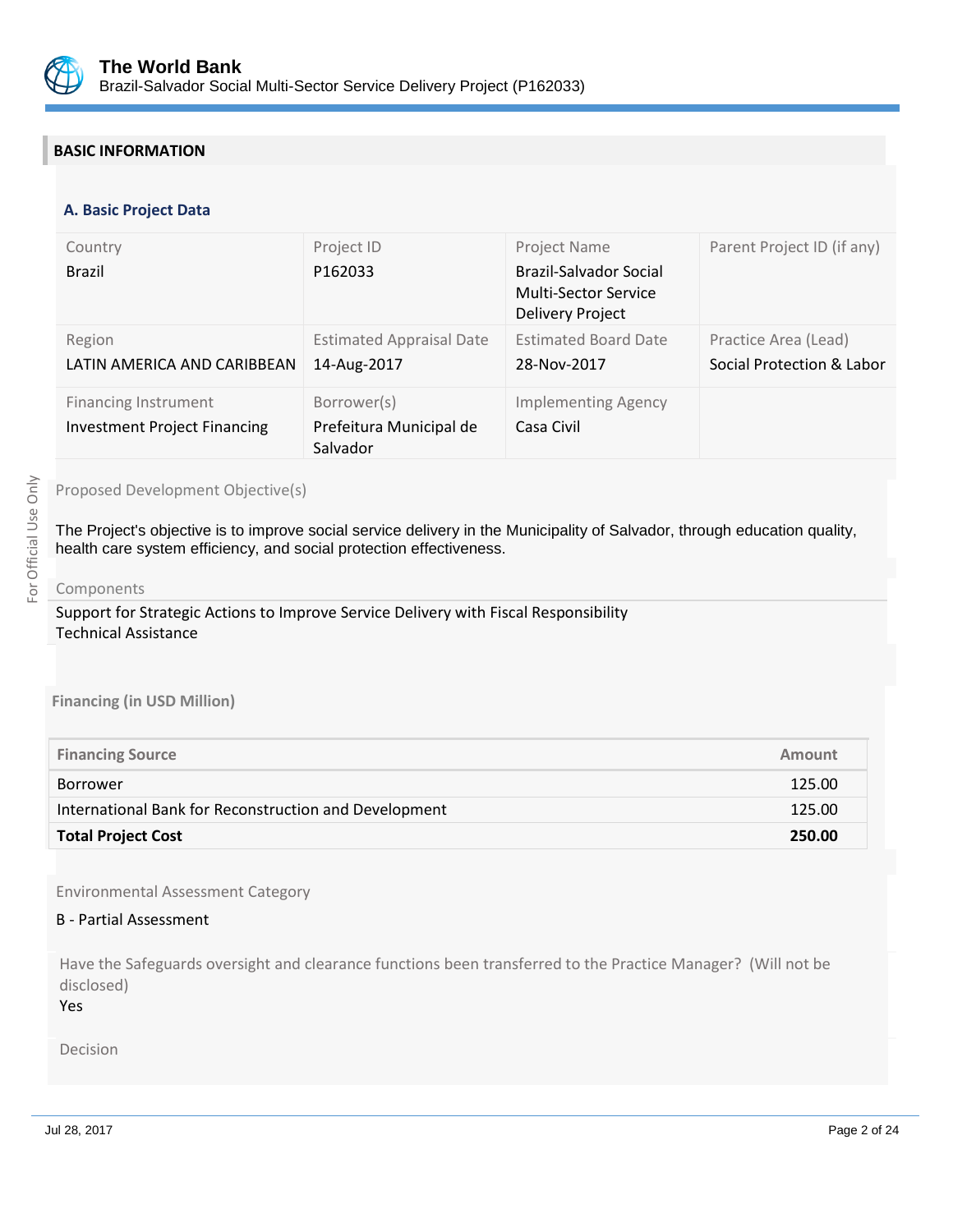

#### **B. Introduction and Context**

#### Country Context

**After growing at 3.6 percent between 2006-2013, Brazil's social and economic gains are jeopardized by the recent economic slowdown and fiscal tightening.** Brazil's economy suddenly fell into a deep recession between 2014 and 2016, where an estimated 2.9 million formal jobs were lost with particularly strong impact on youth employment. The crisis has hit subnational government finances hard as federal transfers to states and municipalities dropped by 8.9 percent in real terms between 2014 and 2016. Some subnational governments have been forced into defaulting on their financial obligations given revenue declines and expenditure rigidities due to mandatory expenditures such as salaries and retirement benefits. Strong fiscal consolidation and aggressive structural reforms are deemed necessary for Brazil to regain a sustainable growth trajectory. However, this scenario threatens gains in poverty and inequality reduction since the early 2000s, unless complementary measures are taken to strengthen those expenditure programs to become more effective and efficient in protecting the poor and the vulnerable.

**The Municipality of Salvador is the third most populous municipality (2.9 million people in 2014) and despite important progress, remains one of the poorest and most unequal.** Salvador is the twelfth largest municipal economy in Brazil driven by the service sector (70 percent of GDP) through tourism, transport, and construction, in addition to the municipal and state public administrations that operate in the city. Although poverty declined 73 percent between 2001 and 2013 (compared to a national 52 percent reduction), it remains high (7.2 percent) compared to cities like Belo Horizonte (2.8 percent), although better than other capital cities in the Northeast. Salvador is also the second most unequal city in Brazil in terms of income distribution, with a Gini coefficient of 0.57 in 2012. Addressing poverty and inequality in Salvador requires improved delivery of social services as key factors in human capital accumulation and productivity.

**The ongoing administration of Salvador is implementing an ambitious plan to accelerate the pace of poverty and inequality reduction in the city**. The Salvador Strategic Plan (SSP) "Salvador-Building a new future 2013-2016" prioritized investments to expand the supply of basic social services as well as improvements in urban mobility and infrastructure, tourism and public management. While Salvador requires additional investments in selected areas to ensure adequate service coverage in specific subsectors (e.g., pre-primary education, basic social assistance), the administration is now complementing its primary coverage focus toward efforts to improve quality and sustainability of these social services.

#### Sectoral and Institutional Context

**In Brazil, municipalities are tasked with basic social service delivery** such as pre-primary and fundamental education (grades 1-9), primary health care as well as some higher-complexity health interventions, and face-to-face social assistance services. Municipalities often follow federal (and sometimes state) policies and guidelines in delivering these services, and receive fiscal transfers, both tied and untied to specific service responsibilities and performance. Municipalities therefore are at the institutional frontline of Brazil's rights-based social policy system, and capable municipal administrations are fundamental for effective delivery of these social services. In addition to managing networks of health and education facilities, both under their direct administration and through service contracts,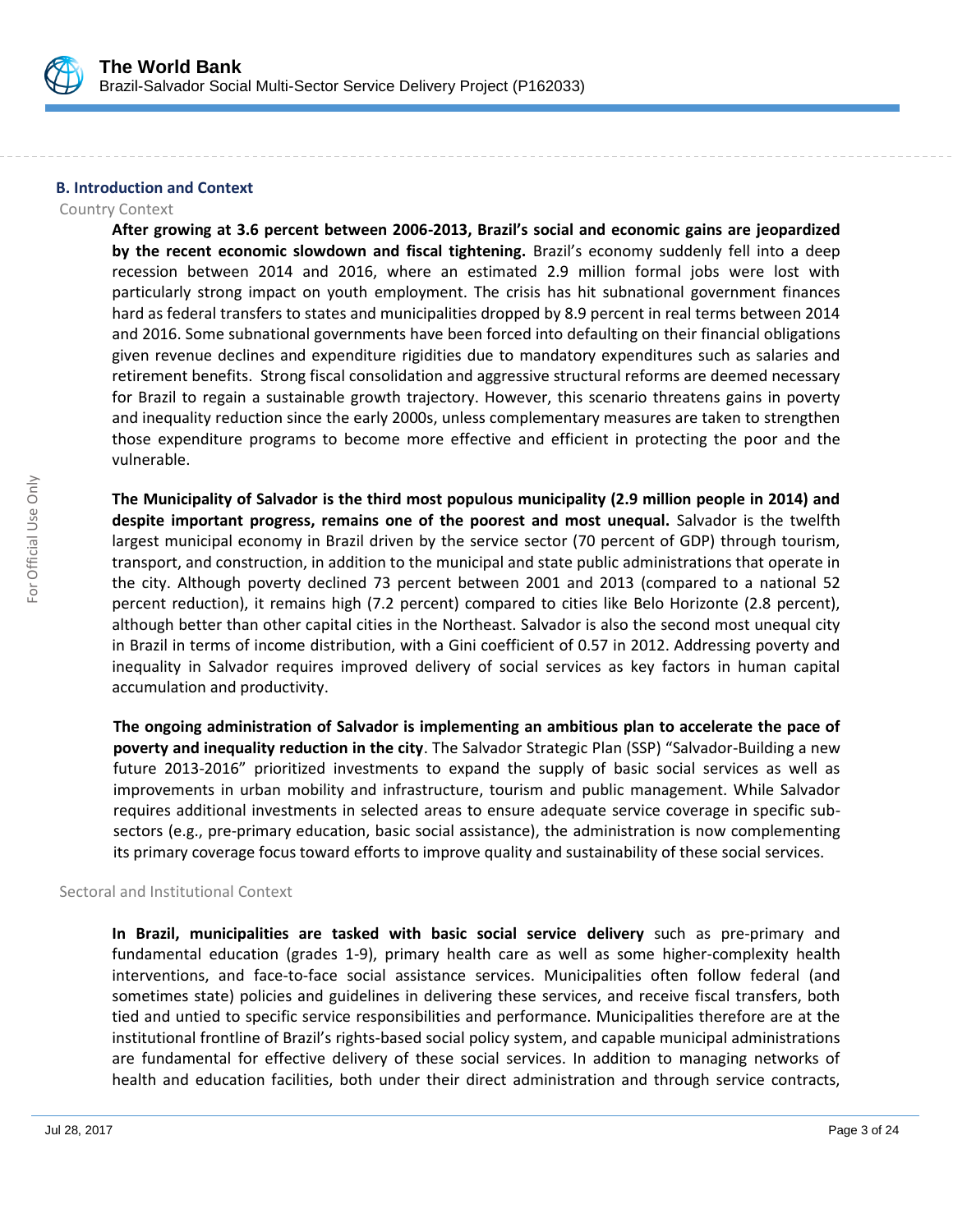

municipalities also implement programs and mandates that are legally assigned to the federal government. These include the conditional cash transfers program, *Programa Bolsa Família* (PBF), and the social pension program, *Beneficios Prestação Continuada* (BPC) for which municipalities are responsible for maintaining the social registry (*Cadastro Único, CadÚnico* hereafter) information updated.

**Until 2012, Salvador's social service delivery showed low coverage and poor quality due to years of under-investments**. In addition to the lack of sufficient basic service facilities, many of the existing facilities, such as early childhood education (ECE) centers, schools, health facilities, or social assistance centers, were in suboptimal physical and functioning conditions. For example, some of the *Centros de Referência de Assistência Social* (CRAS) failed to meet the Federal Government (FG) standards and as a result, the Municipal Secretariat of Social Promotion and Fight against Hunger (SEMPS) was at risk of losing some of the fiscal transfers from the FG. Salvador was at the bottom of a Brazil state capitals ranking in the Basic Education Development Index (IDEB) in both 2011 and 2013 and its infant mortality rate (16.7 percent) was higher than comparable cities in the Northeast like Fortaleza (11.2 percent) and Recife (12.2 percent).

**Starting in 2013, the Municipal Administration increased investments in the social sectors as part of the SSP**. The investments included the construction of 26 new schools, eight new emergency care units (*Unidade de Pronto Atendimento, UPA*), four new secondary health care Multi-centers (*Multicentros*) for specialized medical consultations, and seven new CRAS, as well as reforms of other existing facilities. These investments not only expanded Salvador's physical capacity to offer these social services but also contributed to their improved quality. This resulted in increased coverage indicators. In education, the proportion of children attending daycare centers increased from 12.4 percent of children aged 0-3 in 2012 to 16.7 percent in 2016, and primary health care coverage expanded from 18.6 percent in 2012 to 44.2 percent in 2016. In social assistance, the PBF covered only 62.2 percent of the eligible population in 2012 (estimated by the federal Ministry of Social Assistance, MDSA), and reached to 95.8 percent by 2015. In 2012, only 45 percent of the registries in *CadÚnico* had updated information, and by 2015 it reached 66 percent thanks to the city's effort to increase the number of *CadÚnico* service points from 12 in 2013 to 35 by late 2016.

**Despite these efforts, Salvador social indicators lag behind other comparable cities**. The gaps in social delivery indicators appear larger on the efficiency and quality front. For example, even though Salvador's IDEB performance improved between 2013 and 2015, its score (47) still compares poorly against Fortaleza (54). In health, although Salvador has the 13th lowest infant mortality rate among State capitals, its infant mortality rate at 16 percent is still higher than 11.5 percent in Fortaleza and 12 percent in Recife. In parallel, the demographic and epidemiologic transition resulting from aging and higher life expectation, showed an increasing role of non-communicable diseases (NCD): about 70 percent of all deaths were attributable to cardiovascular diseases, chronic respiratory diseases, diabetes, cancer, and others. In social assistance, the updating rate of *CadÚnico* in Salvador (66 percent) is lower than those in Fortaleza and Recife (75 and 70 percent respectively). The update of *CadÚnico* is a critical instrument as it is the gateway that allows poor families to access a range of programs and policies.

**The Salvador Strategic Plan 2017-2020 continues the commitment to improvement in social service delivery**. The SSP 2017-20 addresses social service delivery in two pillars, Social Development and Quality of Life, and Human Development. The SSP maintains the effort in addressing coverage gaps (e.g.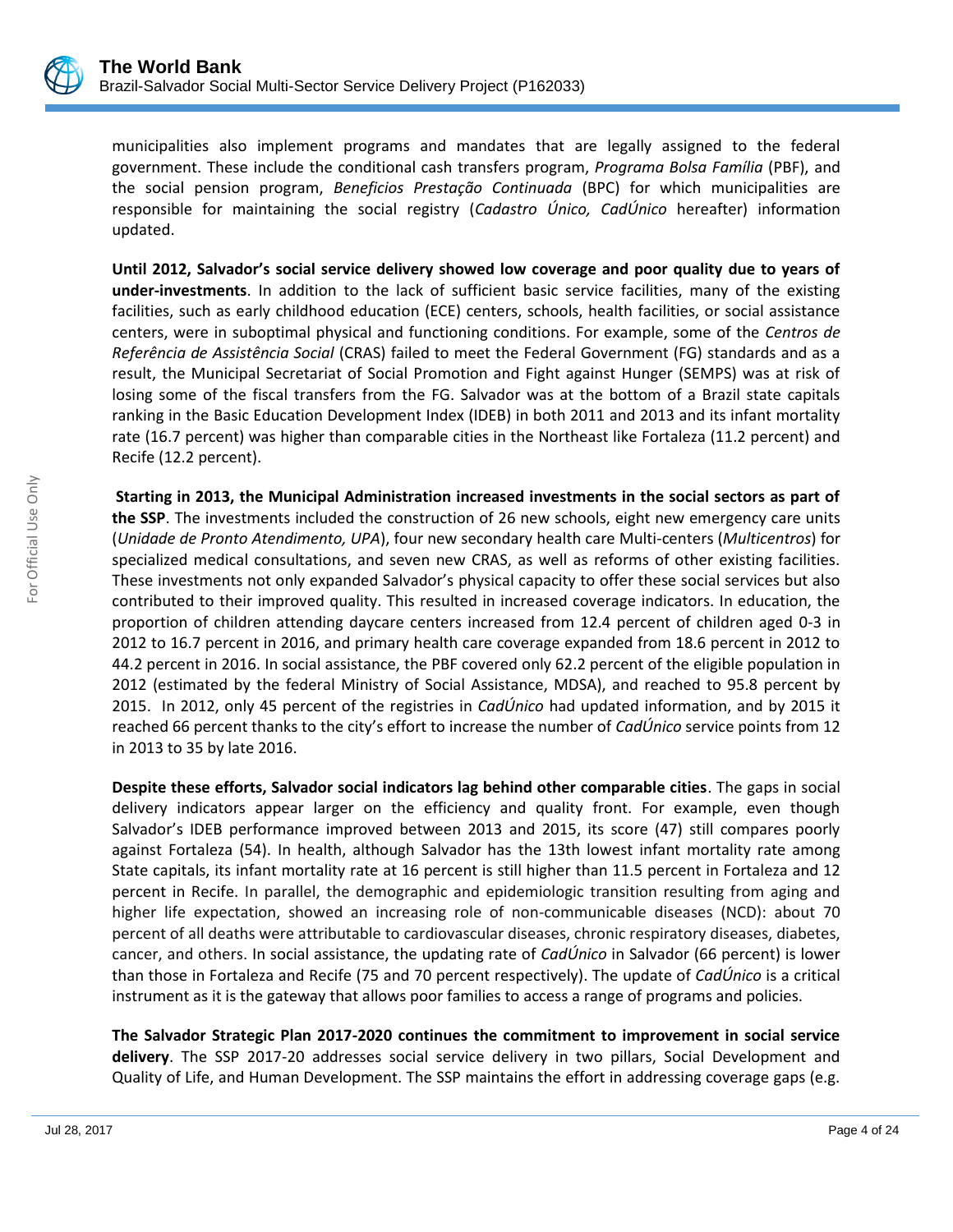

early childhood education), while placing greater emphasis on measures to improve service quality and efficiency/cost-effectiveness of these services. The proposed operation is aligned to the efforts to close the remaining service coverage gaps and improve service quality in education, health and social assistance. The priority in education is on quality dimensions focusing on quality of teaching and learning outcomes that requires the establishment of quality standards, measurement instruments, feedback mechanisms as part of an effective monitoring and evaluation (M&E) system. Quality assurance and learning outcomes are particularly important in Salvador where large increases in investment and recurrent expenditures increased in recent years.

In the health sector, the key objective is to enhance the efficiency of service provision such that the population seeking care should be covered at any level of care and referred to the other levels when the complexity exceeds the service level's capacity. This hinges on a stronger interdependence and referral processes across different levels of care to optimize patient flows and on and improve the quality of care by improving information systems. This interdependence is particularly relevant in the care of patients with chronic conditions that require coordination across different settings and providers. While completing the ongoing projects for facility improvement and expansion, the Municipal Secretariat of Health (SMS) has developed an information management system (*Sistema de Regulação Vida*, or *Sistema VIDA*) to regulate and manage patient flows between the different levels of care (i.e., types of facilities), including the facilities outside the municipal network (e.g., state-run facilities) and to modernize some of its management processes and systems. SMS plans to upgrade and expand the use of Sistema VIDA over the next few years. This strategy should improve disease prevention and health promotion activities, clinical quality and users' satisfaction, while reducing overall healthcare systems costs, due to a higher emphasis on primary health care as the main entry point to the health system.

The SEMPS has the largest needs for strengthening its service delivery to ensure effectiveness of services to carry out Federal and local policies. SEMPS needs to ensure that its network of social assistance centers meets minimum operational and quality standards, adjust the secretariat's organizational structure in line with the enhanced responsibilities and increased workload, recruit qualified professionals for both policy management and service delivery functions, institute an effective program of ongoing staff training, and modernize its management systems and practices. This, in turn, would allow Salvador to access additional federal transfers as the MoS would meet the minimum federal standards for CRAS, for example. $<sup>1</sup>$ </sup>

# **C. Proposed Development Objective(s)**

#### Development Objective(s) (From PAD)

The Project's objective is to improve social service delivery in the Municipality of Salvador, through improvements in education quality, health care system efficiency, and social protection effectiveness.

Key Results

 $\overline{\phantom{a}}$ 

The following indicators are proposed to track progress toward the PDO.

 $1$  In 2015, Salvador improved its monitoring of conditionalities of PBF and started receiving on average R\$470 thousand per month from federal sources, and could ensure a federal monthly transfer of R\$1 million if improves its efficiency in managing CadÚnico.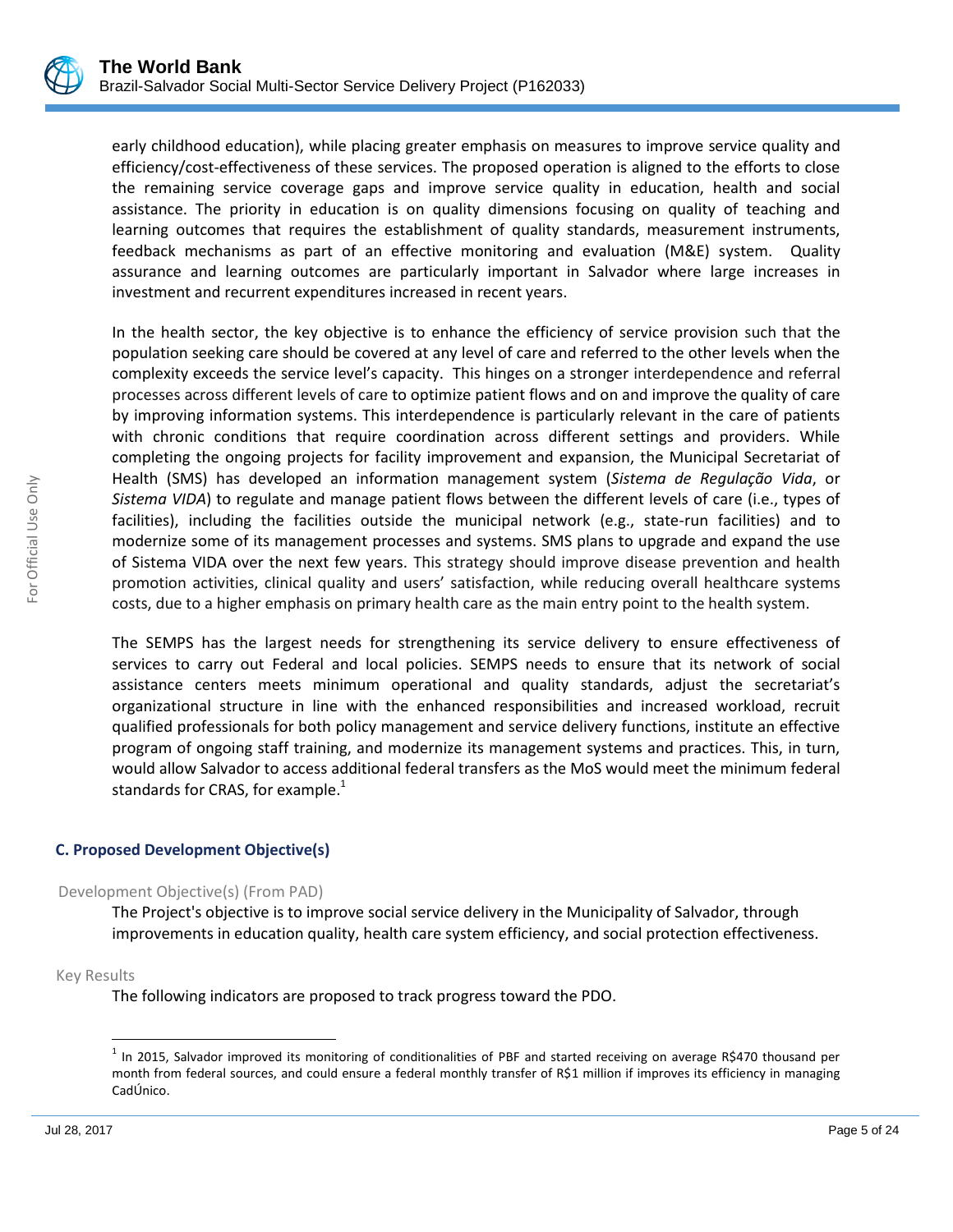

- Proportion of students at adequate level of literacy and numeracy at the end of the second grade in municipal schools (quality of education).
- Proportion of admissions for ambulatory care sensitive conditions (ACCS), as a measure of adequate level of care for the patient health condition (system efficiency).
- Number of families supported or monitored by the Integrated Family Support Program at CRAS (effectiveness of social assistance services).

#### **D. Project Description**

The Federal Government approved Salvador to access World Bank financing to implement this Project for US\$125 million Investment Project Financing (IPF). The Project will have two components, one supporting the implementation of activities to improve social service delivery, and a second one to finance technical assistance. The first Project component (US\$120 million) will provide support for the implementation of the MoS key strategic actions in education, health and social assistance. Financing for the first component would be triggered by achievements of result targets with specific disbursementlinked indicators (DLIs) and disbursed against verified execution of eligible expenditure programs (EEPs). The second Project component (US\$5 million) will provide technical assistance to facilitate the MoS efforts to achieve the results supported under the first component, as well as additional measures of institutional strengthening to ensure quality and sustainability of social services.

**Component 1. Support for Strategic Actions to Improve Service Delivery** (US\$120 million). This component will support the achievement of social service results that reflect improvements in social service delivery, with emphasis on quality services in education, efficiency of the health care system, and effectiveness of social assistance. These results will be reflected in a set of disbursement-linked indicators (DLIs) and other intermediate indicators, the latter of which would not be linked to disbursements of Bank financing. This component will be implemented by the municipal secretaries of education, health, and social promotion under the coordination of Casa Civil of the MoS.

*Sub-component 1.1: Education.* This Sub-component would support the Municipal Secretariat of Education (SMED) in adopting measures that enhance quality of early childhood education and fundamental education. Improving learning outcomes through the provision of quality education hinges on developing quality standards, a monitoring and evaluation system, and an accountability system that ensure feedback is received by service providers. This Component would focus on two results areas: ensuring quality of ECE and improving quality of fundamental education. The activities described below will support better learning outcomes to be reflected in the PDO-level indicator Proportion of students at adequate level of literacy and numeracy at the end of the second grade in municipal schools (quality of education).

*Results Area 1: Ensuring quality of early childhood education.* In Salvador, ECE is provided by municipalrun centers (Centros Municipais de Educação Infantil, CMEI) and covenant ECE schools.<sup>2</sup> Salvador has invested in expanding and improving the quality of early childhood education, mainly through the development of an early childhood curriculum and the development of monitoring and evaluation

 $\overline{\phantom{a}}$ 

 $^2$  Covenant schools are non-for-profit religious, community, and philanthropy schools that are eligible to receive funds from the governments because provide free education. The Federal Ministry of Education considers them as private providers of education.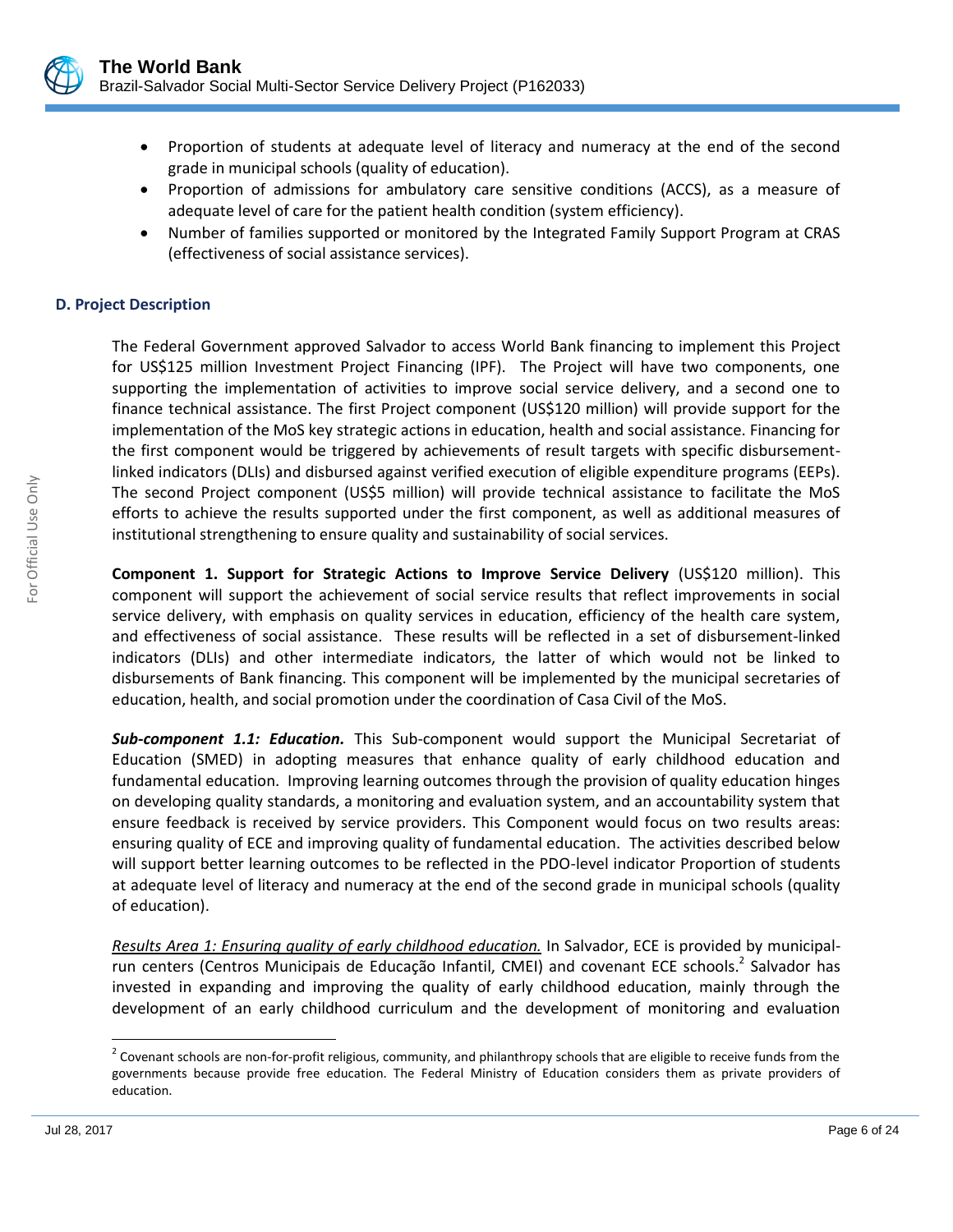

components. The objective of this results area is to increase the number of ECE centers subject to an enhanced quality assurance system. To address this challenge, the Project would support SMED to (i) formally establish the ECE M&E system; (ii) support the implementation of the ECE M&E system; and (iii) develop an ECE quality assurance program. During the early phase of the M&E system development, SMED's efforts will be focused on ensuring that an increasing share of the municipal-run ECE centers will be monitored. Therefore, the DLI1 will capture the implementation of the M&E system and its subsequent application to an increasing share of municipal-run ECE centers. Other intermediate indicators that the Project will monitor include the: (i) the institutionalization and launch of the M&E system, (ii) training of SMED personnel in the use of the new M&E system, and (iii) provision of regular M&E feedback to individual schools that will be used as a DLI2 (increasing the percentage of ECE centers receiving M&E feedback following a standard format to be developed by SMED).

The Project will support the establishment of the current ECE M&E system by carrying out the: (i) design and implementation of a quality monitoring instrument for both the physical facilities of the ECE centers and pedagogical practices of teachers, and (ii) development of measurement tools for child development and learning. The resulting M&E system will support the Municipality in developing specific interventions to improve the quality of ECE centers, such as ECE facilities improvement, teacher training, and restructuring the ECE curriculum. The Project would also support the implementation of a quality assurance program for the municipal-run and covenant ECE centers to monitor the ECE services provided by both types of ECE schools. This would include: (i) setting minimum quality standards; (ii) developing curriculum; (iii) strengthening current student and center assessments and developing online evaluations; (iv) creating assessments that measure student-teacher interaction; (v) setting minimum schooling input standards (teacher qualifications, student-teacher ratio, and facilities); (vi) providing relevant feedback to centers; among others. These activities would also support the alignment of quality requirements and performance monitoring between public and covenant ECEs. First, the quality assurance program is expected to incorporate a pedagogical dimension into the SMED requirements for covenant schools. Second, the monitoring and evaluation of child development and learning would be comparable between public and covenant ECE schools.

*Results Area 2: Improving quality of fundamental education.* The Project will support improvements in quality assurance of early grades of fundamental education through integrated actions for students, teachers, and schools. These activities include: (i) strengthening the student assessment system (external and formative evaluation), (ii) expansion of scripted pedagogical materials, and (iii) implementation of a results-based management model for schools, among others.

The strengthening of the student assessment system for municipal schools will combine: (i) an external annual standardized assessment of literacy and numeracy skills called PROSA (*Programa Salvador Avalia*) for students in grades 2, 3, 5, and 9, and (ii) a formative and online quarterly assessment of literacy and numeracy skills for students in grades 2, 3, and 5. The fraction of schools with adequate implementation of PROSA will be used as DLI3. The formative assessment will allow SMED to check how the curriculum is effectively being used and provide timely feedback on low performing students and schools. SMED also will develop targeted-training for low performing teachers and provide support for students with low-test scores.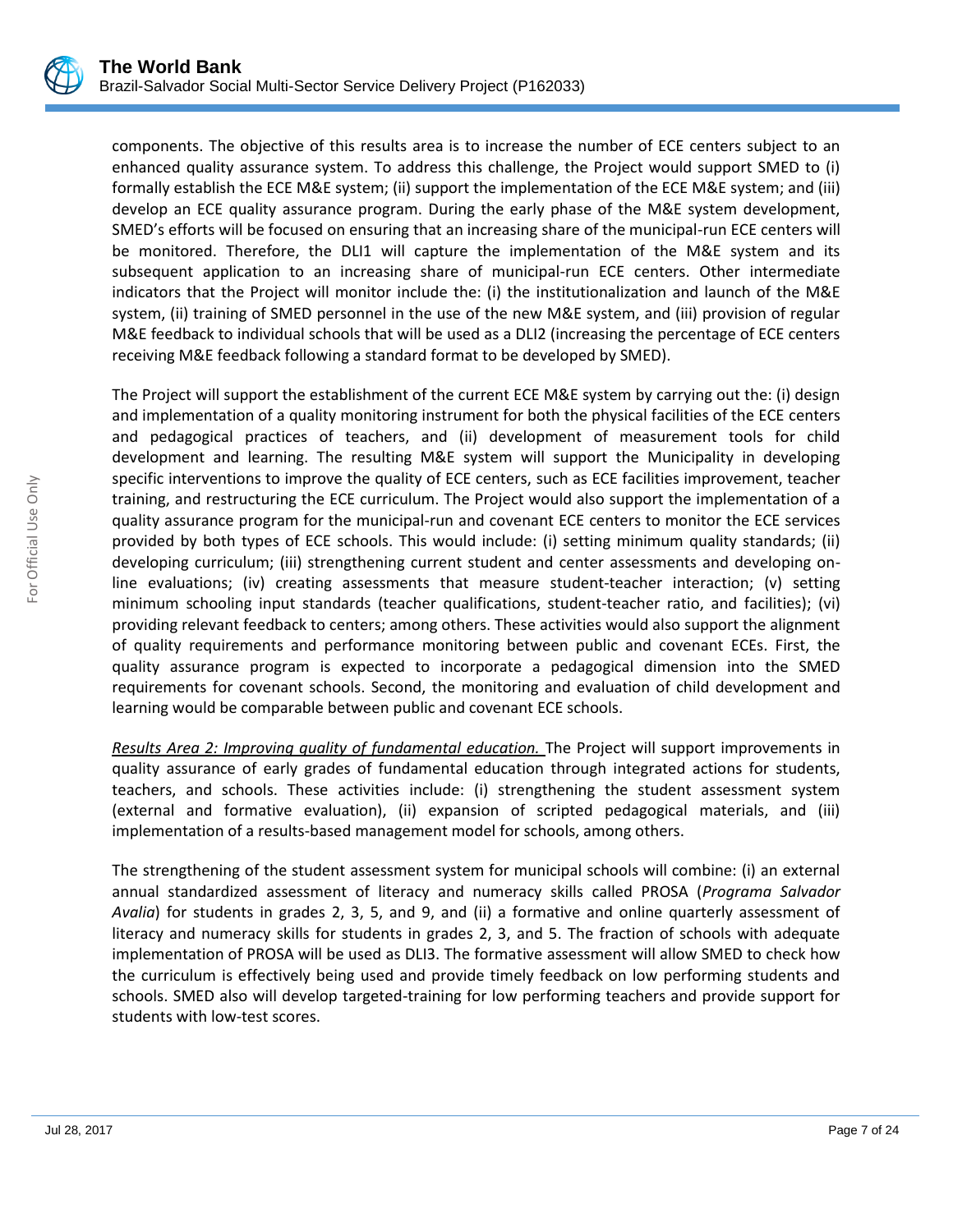

The expansion of scripted pedagogical materials will include subjects of science, history, and geography that will complement the existing materials for literacy and numeracy skills for grades 1 through 3.<sup>3</sup> The scripted pedagogical materials include both, the booklets for students and teachers and the written literacy formative assessment used to provide support for students.

The Project will also support SMED's plans to introduce a results-based management model for schools by: (i) creating a training program for school management staff; (ii) improving of the current certification program for candidates to School Principal positions; and (iii) creating a school rewards program, among others.

The expected result is to improve student learning, measured as increased pass rates in the early years of fundamental education and increased average scores on the national standardized tests (*Prova Brasil*) in math and Portuguese. Since the external assessment is critical to develop all the activities to improve the quality of the fundamental education, the DLIs will measure fraction of municipal and covenant ECE schools monitored, the rate of ECEs with adequate, and the coverage of PROSA as a dimension of measurement quality. The Project will also monitor intermediate indicators such as: (i) percentage of schools in on-line formative/classroom assessments; (ii) percentage of teachers in the teachers' professional development; (iii) launch of the meritocratic certification system of school principals; (iv) percentage of schools monitored under the new results-based management system; and (v) percentage of schools with signed results agreement.

*Sub-component 1.2: Health.* This sub-component would support activities that improve the efficiency of health care delivery system by supporting: (i) pertinent access to primary, secondary and tertiary care through improved referral system; and (ii) use of technologies to improve the quality of care management.

*Results Area 1: Pertinent access to primary, secondary and tertiary care.* Salvador is implementing an expansion of health care services at different levels that need to be aligned to adequately address the evolving needs of the population. While primary health coverage increased from 18.6 percent in 2012 to 44.2 percent in 2015, the secondary and tertiary levels emerged as bottlenecks in the population's access to quality healthcare. Unmet demand for high-complexity care is overwhelming the municipality's existing secondary care facilities such as the Health Multi-centers and intermediate emergency care units (*Unidades de Pronto Atendimento,* UPAs). The SMS has been strengthening the existing capacity through physical refurbishments of existing facilities, building a new municipal hospital, and expanding primary care coverage, through expansion of mobile Family Health units.

This Results Area will support additional strengthening of the primary and tertiary levels to alleviate the burden on the secondary level, and a system to regulate patient flows (referral and counter-referral system) between different health facilities at different levels of care. This Results Area will finance: (i) ongoing and planned refurbishment of the existing facilities; (ii) service fee payments to privately-run facilities; and (iii) the implementation of the SMS's management information system, *Sistema Vida+*, to reorganize patient flows. The use of the Sistema Vida+ will optimize the use of private healthcare providers who constitute a complementary network of care.<sup>4</sup>

 $\overline{\phantom{a}}$ 

 $^3$  In 2013, the PROSA external assessment evidenced that only 26.2 percent of 2<sup>nd</sup> grade students had adequate literacy skills.

<sup>&</sup>lt;sup>4</sup> Currently, SMS has little control or leverage to make full use of the capacity offered by these private providers.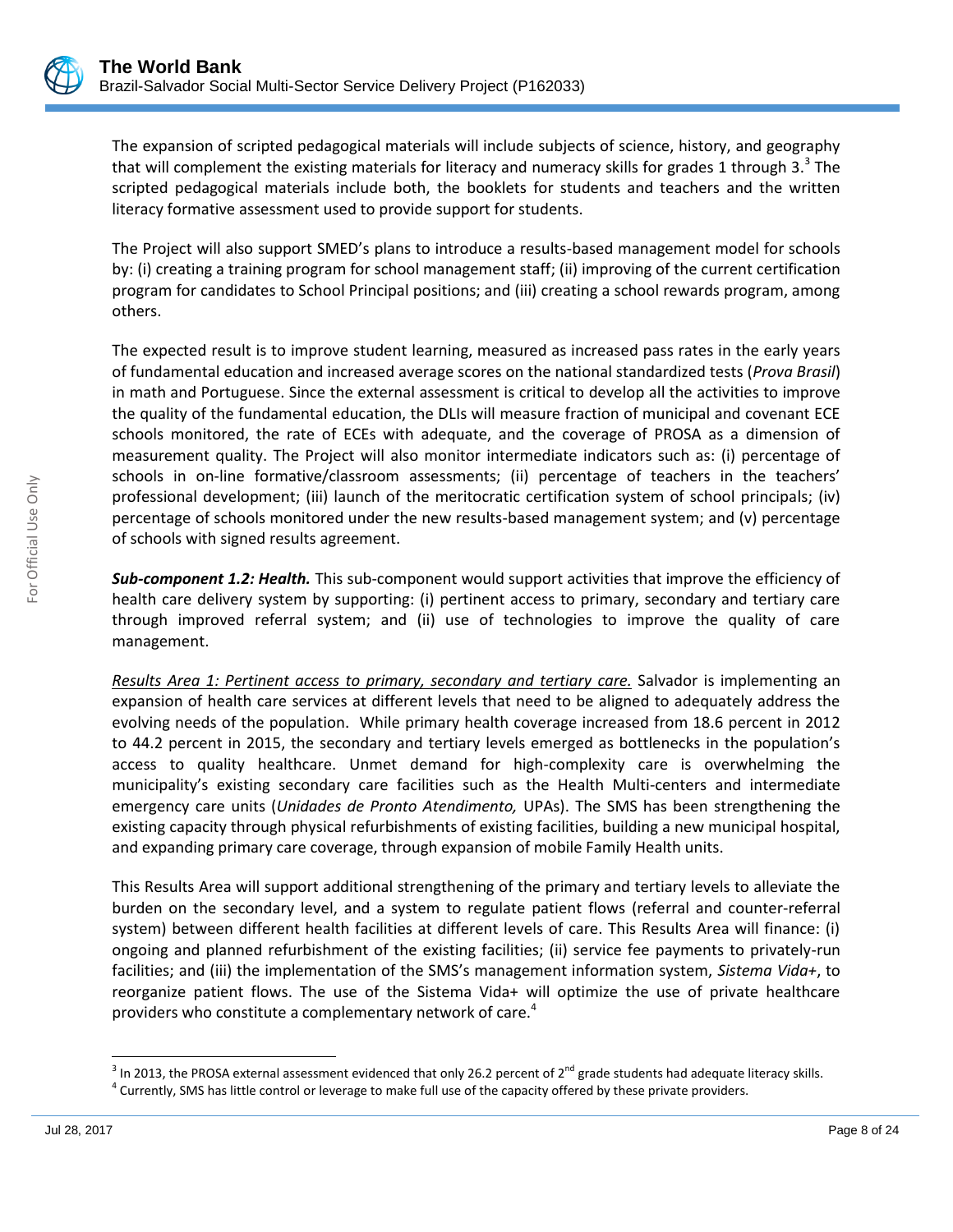

*Results Area 2: Using Technologies to Improve the Quality Assurance of Care Management.* To address the challenge related to the quality of care, SMS plans to introduce an electronic medical records system and biometric registrations of the patients. A new electronic system of medical records would allow SMS to connect patient data from all the facilities in the municipal network, identify patients who are due for preventive visits and screenings, and monitor patients under certain protocols, enhancing efficiency and effectiveness in the system. These changes will manage patient information more reliably, facilitate audits, and improve patient care, by ensuring each patient is accurately identified and tracked regardless of where in the municipal network they show up for care. The Project will support SMS' plan to gradually increase the number of health facilities that make use of the electronic medical records system and the biometric patient registration system. Health sector DLIs will include: coverage of primary health care (DLI4), number of municipal health facilities with electronic record management system installed (DLI5), and with patient identities registered with biometric data (DLI6).

*Sub-component 1.3. Social Assistance.* This sub-component would support efforts by SEMPS to enhance the effectiveness of key social assistance functions such as: (i) monitor and strengthening basic social assistance network; (ii) improving data quality of *CadÚnico*; and (iii) enhancing SEMPS' organizational capacity.

*Results Area 1: Strengthening basic social assistance network.* The basic social assistance network in Salvador consists of the CRAS network, through which the MoS offers a range of services following the Unified Social Assistance System (*Sistema Único de Assistência Social*, SUAS). A critical service offered through CRAS is the Integrated Family Support Program (*Programa de Atenção Integral a Família*, PAIF), that includes face-to-face social work services responsible for coordinating interventions for the vulnerable population and for developing case management for extremely poor families. PAIF services include home visits to monitor sources of vulnerability, referral of specific family members to appropriate interventions, if needed, and facilitating the family's access to other available services and programs. CRAS, along with other available facilities run by SEMPS or its institutional partners, also serve as *CadÚnico* registration points and provide implementation support for federal cash transfer programs such as PBF and BPC. Federal and subnational governments are currently integrating BPC and *CadÚnico* to improve the efficiency of social assistance programs, which will require a strong coordination by CRAS.

Under this Results Area, the Project will support SEMPS' plan to upgrade the 28 CRAS so that they will meet the minimum standard of adequate operational functionality in line with federal guidelines. The definition of the minimum standard includes specific parameters of a CRAS' physical space (e.g., number and types of rooms), internet connectivity and types of information technology equipment, and the types and the number of professional staff at each center. The DLI for this Results Area is the number of CRAS that meets the minimum standard of operational functionality (DLI7). The target by the end of the Project will be to have all 28 CRAS meet the minimum standard while currently none meets this standard.

*Results Area 2: Improving data quality of CadÚnico. CadÚnico* is a potent tool to ensure the all the poor across municipalities are identified and included in appropriate social assistance programs, while relevant information is made available for analysis by other targeted programs. Accurate and up-to-date *CadÚnico* data, then, could be used to improve targeting of a range of social programs within Salvador. As of 2016, SEMPS has kept 65 percent of the data up-to date but, because *CadÚnico* relies on self-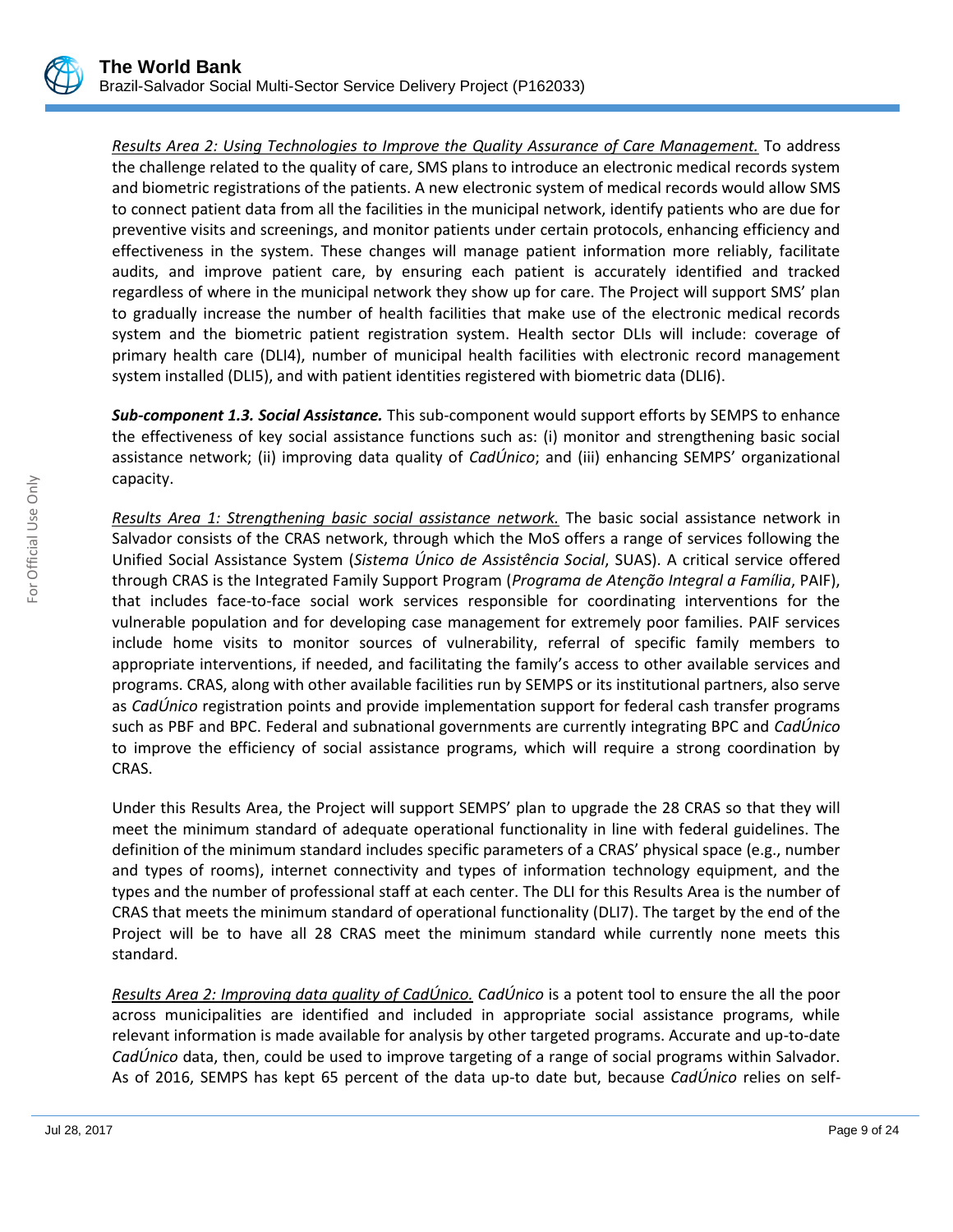

reporting by families, it is necessary to conduct regular verification of data to ensure accuracy. Salvador is still behind with only 0.3 percent of data verified every year against the prescribed norm of 20 percent, or the national average of 6 percent. The recent plan of adding BPC beneficiaries to CadÚnico will also require household visits to register, audit and verify the data of CadÚnico.

Under this Results Area, the Project will support quality improvements of *CadÚnico* data through enhanced capacity for data collection and verification through CRAS and mobile services, and through household visits. SEMPS' existing registration points manage 120,000 transactions a year (both capturing new data and updating existing data) and *CadÚnico* currently holds data for 328,253 families. Assuming half of these families will be updated and a few thousands are added each year, the registration capacity needs to process at least 165,000 per year. SEMPS plans to achieve this capacity through additional registration points, including 12 CRAS that do not manage *CadÚnico*, and acquisition of equipment to expand mobile services. SEMPS also plans to expand the reach of household visits by mobile teams of specialists dispatched from CRAS for both initial registrations of new entrants and subsequent verification of household data. Under this Results Area, the Project will monitor SEMPS' increase of the number of household visits by the CadÚnico team (DLI8) as a measure of effective data quality assurance.

*Results Area 3: Enhancing SEMPS' organizational capacity.* The strengthening the basic social assistance services and sustained improvements in *CadÚnico*'s data quality, will require continued investments in strengthening SEMPS' organizational capacity. SEMPS will need to build additional capacity to manage the federal social pension program, BPC, given the decision to transfer some of the implementation responsibilities (e.g., beneficiary identification/intake) to municipalities. SEMPS will benefit from a cadre of public policy analysts (*gestores*) for policy management functions and a recurrent training program for skills upgrading of all staff both at the Secretariat and the service delivery units. Key activities are to reorganize its own structure to ensure adequate organizational basis for each of the major functions and, adapt the supply of technical personnel to ensure minimum quality of services through the network. The Project will measure results in this area through the recruitments of up to 190 professionals to strengthen SEMPS' various core mandates (DLI9).

**Component 2. Technical Assistance** (US\$5 million). This Component will provide technical assistance to three Municipal Secretariats that are responsible for delivering the agreed targets under the Component 1 (Education, Health, and Social Promotion), as well as to Casa Civil that will play critical roles in coordinating and leading the municipal administration's cross-cutting policy agenda. Technical assistance activities will support the achievement of PDO objectives by including actions and measures that are complementary to DLI targets. This component will finance consulting and non-consulting services, equipment and materials, and operational costs.

This component will also support other cross-cutting priorities of the municipal administration on areas related to Project objectives. The MoS is also supporting the coordination of different policy actors in Salvador through the development of specific multisectoral protocols. First, the MoS will develop an intersectoral protocol to identify and address family obstacles affecting their participation in PBF and PAIF programs. The integrated action will be developed in a pilot area, defined based on criteria such as the existence of social assistance, education and health facilities, in addition to a strong presence of PBF beneficiaries. Second, the MoS will develop a protocol for identifying gender based violence within the social service delivery system. An intersectoral committee composed of representatives from each of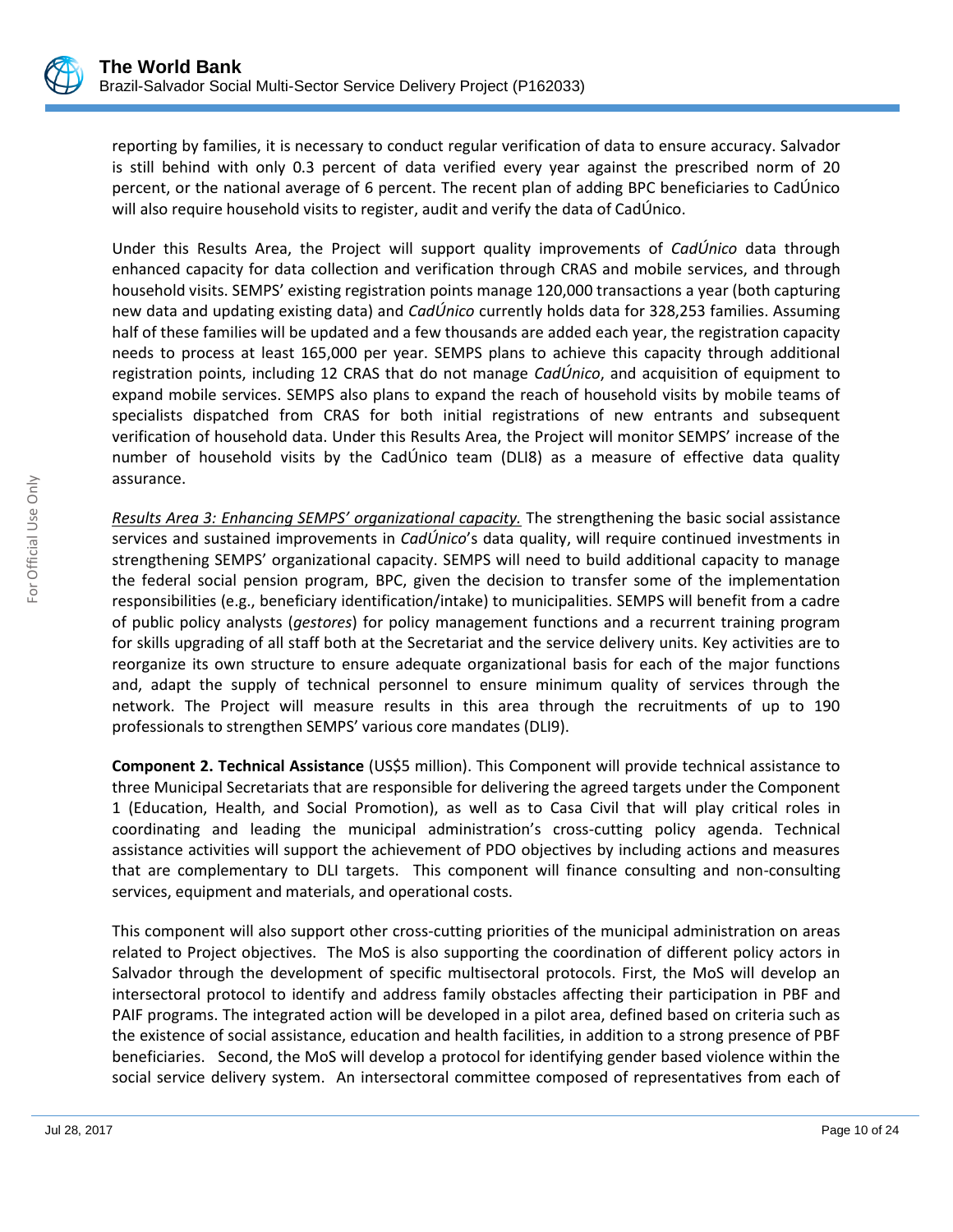

the secretariats will monitor human development dimensions that could be related to different forms of gender based violence such as detailed reports on injuries due to external causes (health), school dropout and non-enrolment among teens and youth (education), among others. The development of a protocol for CRAS visitors, including PBF beneficiary families, aims to enable identification of potential cases in these facilities, and organize relevant referrals for violence cases.

#### 1. **E. Implementation**

#### 2. Institutional and Implementation Arrangements

The overall Project implementation will be coordinated by Casa Civil, the institution responsible for policy advice, management of intersectoral projects, monitoring of the implementation of the Strategic Plan, and management of external financing. Specifically, the MoS has set up a project management unit exclusively for the implementation of the Project (Unidade Gestora do Projeto, UGP) in Casa Civil (Decree No. 28.919, September 26, 2017). The UGP will be headed by a General Director and will include specialists to handle financial management, procurement, social and environmental issues, and monitoring and evaluation - including DLI verification. The UGP will work with the Directorate for Strategic Projects (DSP, *Diretoria de Projetos Estratégicos*) and the Directorate for Strategic Planning (DPE, *Diretoria de Planejamento Estratégico*) to exploit the capacity for policy coordination and sectoral monitoring of implementation of the Strategic Plan. DPE has a strong experience in coordination of sectoral policies, verification of sectoral compliance with SSP 2013-2016, monitoring of sectoral policy targets, and revision of policies and targets. As Project objectives and indicators are aligned with the SSP 2017-20, the implementation will use the existing capacity in Casa Civil.

Component 1 (DLI related activities) will be implemented by the Municipal Secretariats of Education, Health, and Social Promotion which are the entities responsible for the execution of sectoral eligible expenditure programs (EEPs). Casa Civil will oversee the technical monitoring of Component 1 indicators and ensure verification of DLIs. Component 2 will be implemented by the UGP while SMED, SMS, and SEMPS will provide inputs for technical assistance activities (technical specifications, terms of reference, etc). The MoS has also created a Special Multisectoral Procurement Commission (*Comissão Especial Mista de Licitação*, CEML) in Casa Civil to carry out procurement activities of Component 2 (Decreto No. 28.933, September 28, 2017). The CEML will also contribute to increase the harmonization of procurement processes across sectors as the MoS increasingly uses external financing in different sectors.

#### . **F. Project location and Salient physical characteristics relevant to the safeguard analysis (if known)**

The Project will be located in Salvador, capital of the state of Bahia, which is the third largest city (2.9 million people in 2014, IBGE) and the twelfth largest municipal economy in the country (R\$38.8 billion in 2011, IBGE).

Salvador faces a number of environmental challenges related to low capacity for urban planning and natural resources management at the administrative level as well as weak capacity for environmental enforcement. Fast and unplanned urban development has led to the occupation by the low-income families of at-risk and environmentally vulnerable areas (landslides and flooding). The environmental quality of Salvador is gradually depreciating as the urban rivers are degraded and polluted by sewage, the dunes and mangroves are impacted by the expansion of urban dwellings, the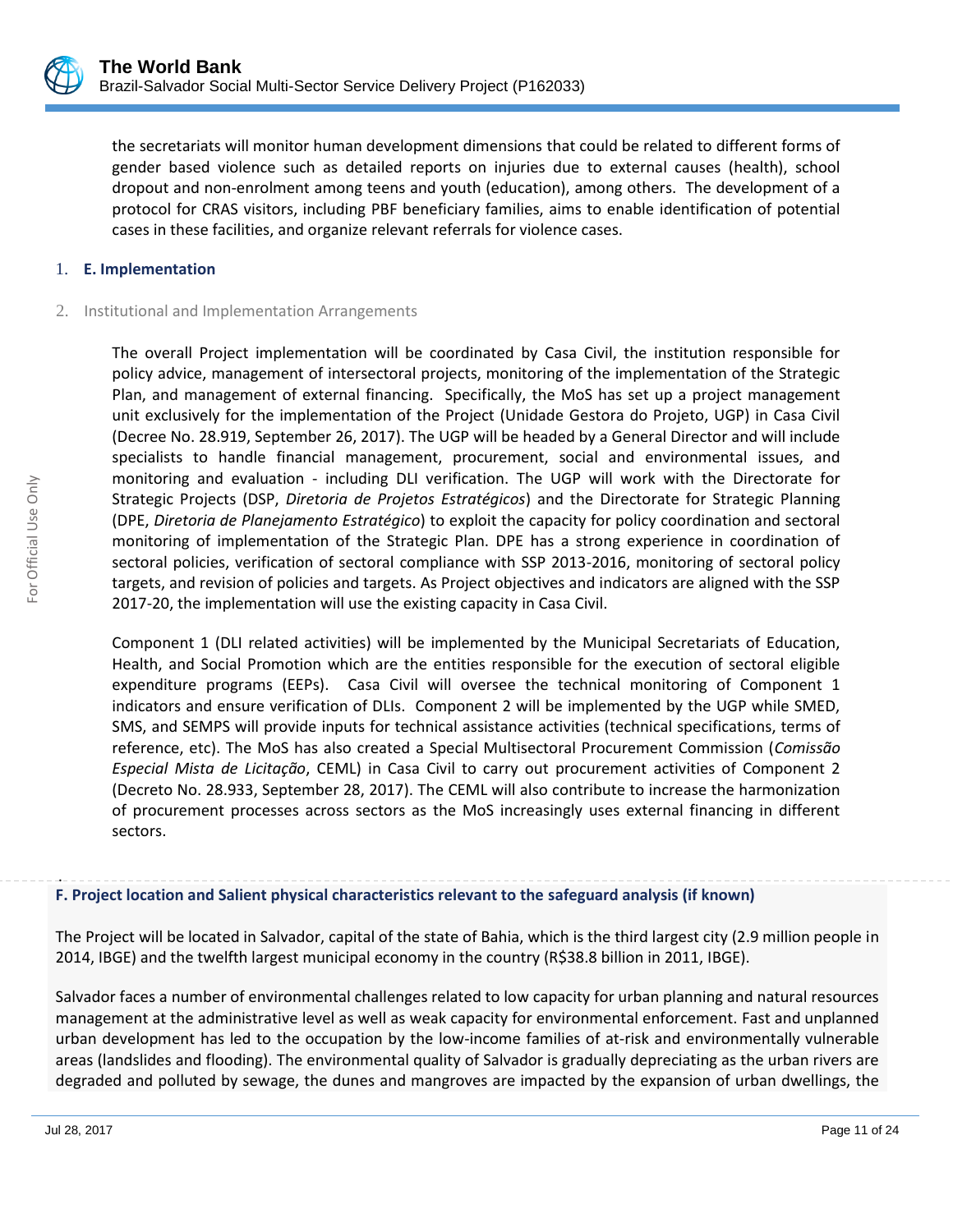

loss of vegetation cover interferes with the temperature and air humidity and there is no systematic monitoring of air quality. Protected areas in the city are not well managed and no ecological corridors exist between them. Only recently has been established a municipal environmental policy and a register of potentially degrading or resourcedepleting activities been considered. Despite all these threats, Salvador has a unique richness of historical sites declared Cultural Patrimony of Humanity by Unesco in 1985. The urban and architectural complex contained in the polygonal of the historic center of Salvador is one of the most important examples of Portuguese overseas urbanism. The density of monuments makes it the colonial city *par excellence* in the Brazilian northeast. The Historic Centre of Salvador de Bahia is protected by laws enacted by the three levels of government.

Salvador is the second most unequal city in the country in terms of income distribution, with a Gini of 0.57 in 2012. Space and social segregation is a characteristic feature of the city of Salvador. Better economic and living standards are found at the eastern coastline, whereas low income families occupy mostly the west side of the city. In these poor areas (mostly concentrated at the southwestern region known as Suburbio Ferroviario and in the north-central region known as Miolo Urbano), precarious conditions prevail in public infrastructures as well as in the provision of public services. In these neighborhoods, a large part of the city`s population lives in households located in slums (32 percent). Poverty rates are higher among them (72 percent have an average monthly per capita income up to one minimum wage). These areas tend to also be underprovided by public services.

Gender and race have a strong correlation with poverty and determine individuals' abilities to climb the social ladder. The incidence of moderate and extreme poverty in households led by women is 10 percent higher than those led by men. Poverty among Afro-descendants – who comprise most of the city's population – is 35 percent higher than among whites. The average monthly income of 61 percent of the population equals one minimum wage or less; this rate rises to 63 and 71 percent among "p ardos" and "blacks", respectively. A share of 37 percent of the total population has not completed the fundamental school; this rate rises to 39 and 43 percent among "pardos" and "blacks", respectively and drops to 25 percent among the "white" people. This population with low school achievements, informal jobs and low incomes is over-represented in the city's poorest areas, where they live in slums and face high levels of victimization, crime and violence.

During the past 20 years, Salvador has made concerted efforts to reduced poverty and extreme poverty. While extreme poverty felt from 9.9 percent in 2001 to 3.6 percent in 2012, poverty felt from 26.8 to 7.2 percent in the same period, remaining high when compared to more affluent cities in the country. In the same period, Salvador saw a faster pace of decline in poverty (73 percent) than the national average (52 percent). These gains are attributed to both the growth in employment and the expansion and improvement of social service delivery, which showed low coverage and poor quality due to years of under-investments until 2012. Although the Project is expected to benefit the general population of the Salvador who utilize public education, health and social assistance services, most of the social facilities that are being considered for receiving project support are located at the low-income "informal city" (as evidenced by the map of interventions by location presented below).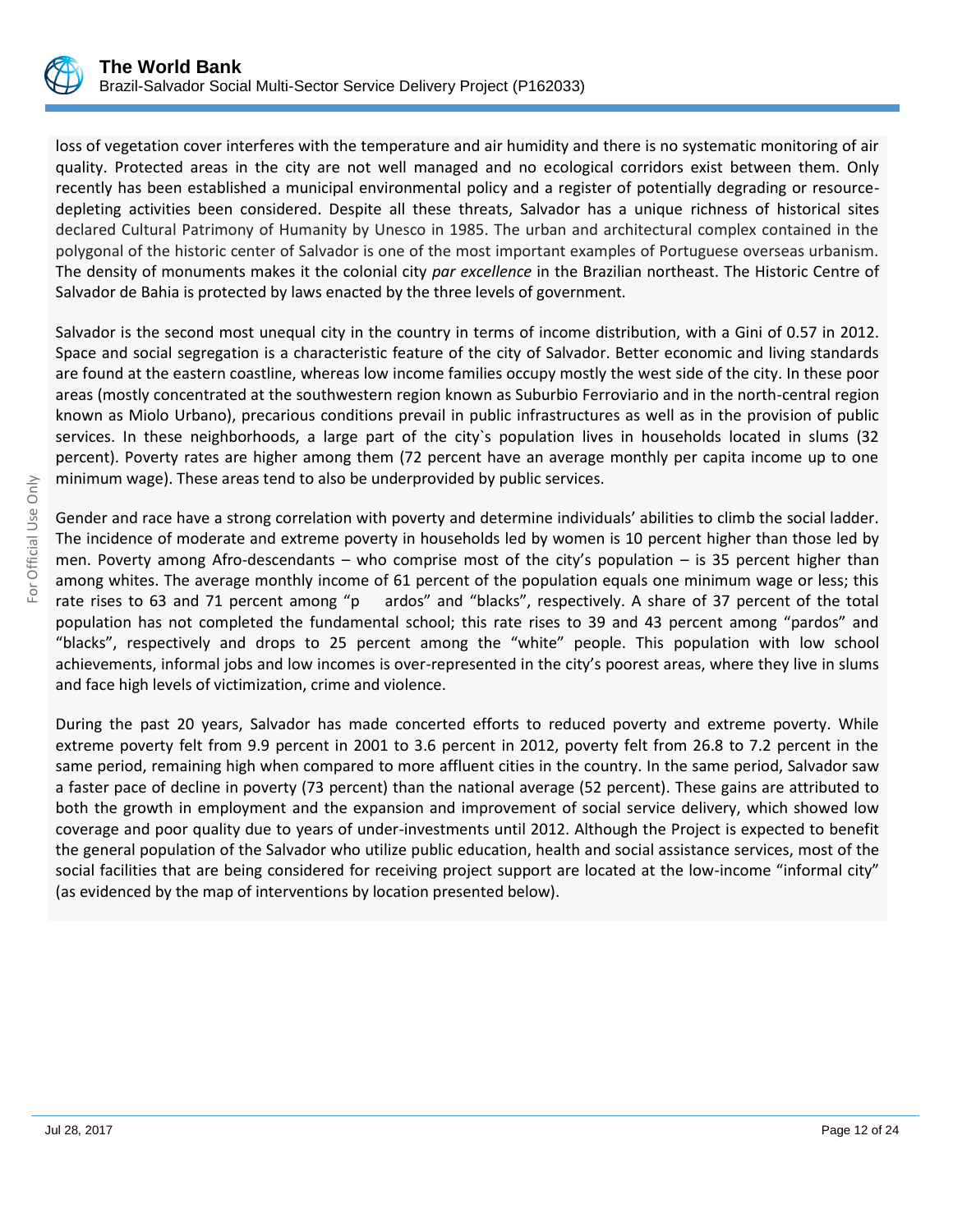



# **G. Environmental and Social Safeguards Specialists on the Team**

Alberto Coelho Gomes Costa, Marcio Cerqueira Batitucci

#### **SAFEGUARD POLICIES THAT MIGHT APPLY**

|                                                                                                                                                                                                                                                                                                                                                                                                                                                            | <b>Safeguard Policies</b> | Triggered? | <b>Explanation (Optional)</b>                                                                                                                                                                                                                 |
|------------------------------------------------------------------------------------------------------------------------------------------------------------------------------------------------------------------------------------------------------------------------------------------------------------------------------------------------------------------------------------------------------------------------------------------------------------|---------------------------|------------|-----------------------------------------------------------------------------------------------------------------------------------------------------------------------------------------------------------------------------------------------|
| health units, and Social Assistance Centers - CRAS, etc.), which may cause<br>negative environmental impact. Although these impacts are expected to be<br>Environmental<br>minor, and mostly related to civil works' execution, the Environmental<br>Assessment OP/BP<br>Yes<br>Assessment Safeguard Policy (OP/BP 4.01) is triggered and the Borrower is<br>4.01<br>this Project.<br>As the exact circumstances related to the proposed works are not yet |                           |            | The proposed Project foresees the construction, rehabilitation, expansion or<br>repair of small buildings (Early Childhood Education Centers - CMEIs, primary<br>conducting an environmental assessment process. A Category B is proposed for |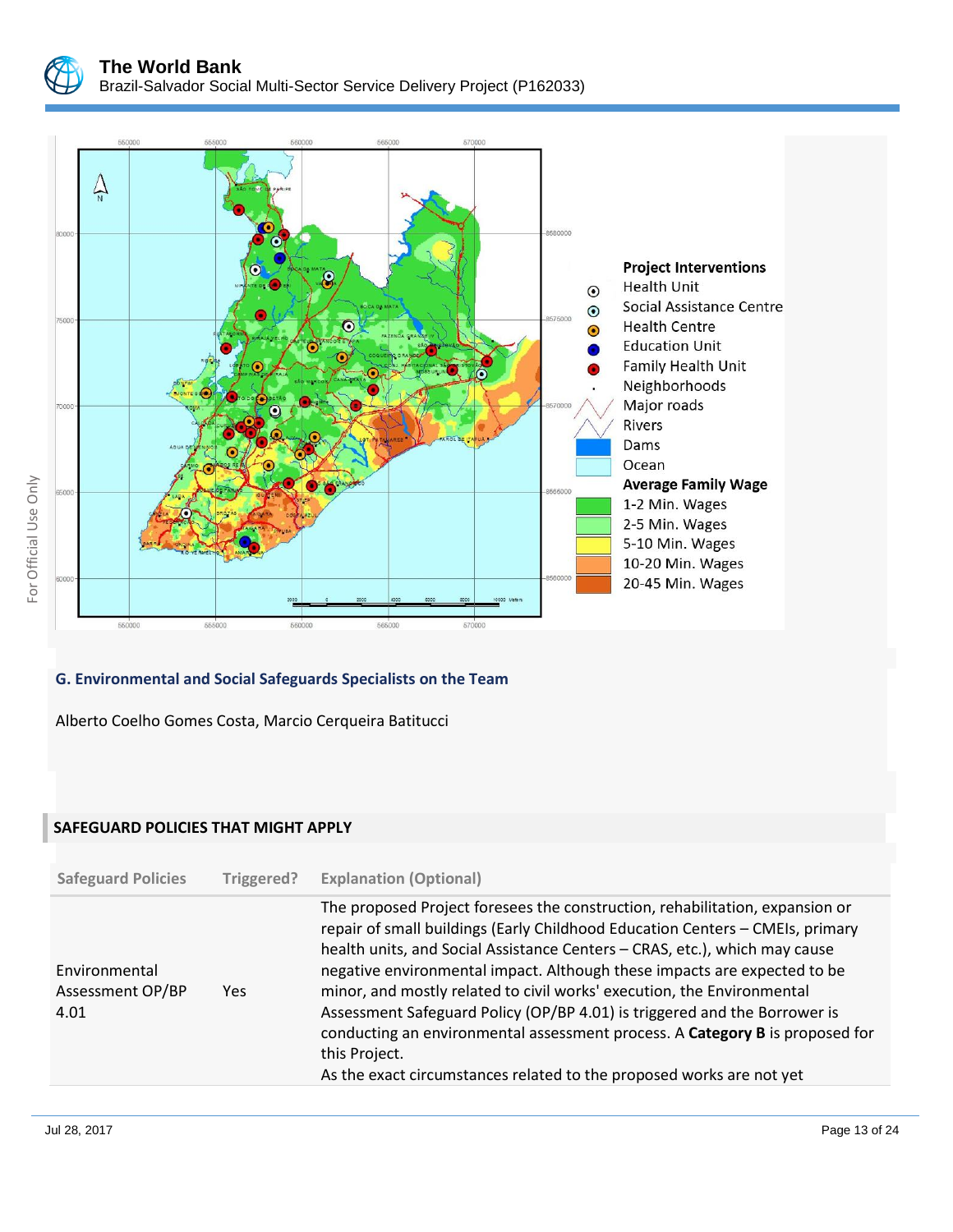completely detailed, the Borrower has prepared an Environmental and Social Management Framework (ESMF). The ESMF identified the main environmental and social impacts and risks of the proposed Project and suggested mitigating measures. It also included references to the World Bank Group Environmental Health and Safety (EHS) Guidelines, and those for Healthcare Facilities. The ESMF was reviewed by the Bank and publicly consulted prior to Appraisal and in the external website of the Borrower.

As an integral part of the ESMF, the Borrower carried out a social assessment that considers the distributional impacts of the interventions. The social assessment incorporated broader issues related to gender and nondiscrimination, particularly as it relates to the Afro-descendant population. Issues related to persons with disabilities were also incorporated in the construction standards of all social facilities.

The social assessment also considers issues related to potential (and at times hidden) barriers to access to education, health and social protection services for these most vulnerable people. The social assessment included a session describing the Borrower's systems for citizen participation and grievance redress.

The ESMF also included screening criteria to assess the social and environmental risks related to any technical assistance activities supported under the project. It contained an institutional capacity assessment and plan to manage and mitigate social and environmental risks. Technical Assistance activities that have being discussed until now with the Borrower for receiving financial support of the Project under Component 2 focus on straight forward capacity building activities and are not expected to have potential adverse downstream implications or risks. According to the World Bank's "Interim Guidelines on the Application of Safeguard Policies to Technical Assistance (TA) Activities in Bank-Financed Projects and Trust Funds Administered by the Bank," These proposed activities may be classified as Type 1, would have an indicative EA category C, and would trigger none safeguard policies. Throughout preparation, the Team would continue to screen the proposed list of Technical Assistance activities, to assess their content and socioenvironmental implications and risk and to identify their typology, EA category, safeguard policies that may be triggered and the instruments to be prepared prior to appraisal or during implementation. During project preparation, the Borrower carried out public consultations including representatives of potential project beneficiaries, organizations and leaderships representatives of the most vulnerable groups of the population as well as civil society organizations and experts working on issues related with public health, early childhood education and social protection in Salvador. The consultations relied on in presence meetings and a web-based platform to collect feedback on the project design and, specifically, the assessment of its potential risks and impacts.

Locations and field conditions of new buildings for Education, Health, and Social Assistance are not yet completely clear and the new constructions may occur in areas with presence of Natural Habitats and Protected Areas. The ESMF includes appropriate screening criteria to identify the presence of natural habitats and

Natural Habitats OP/BP 4.04 Yes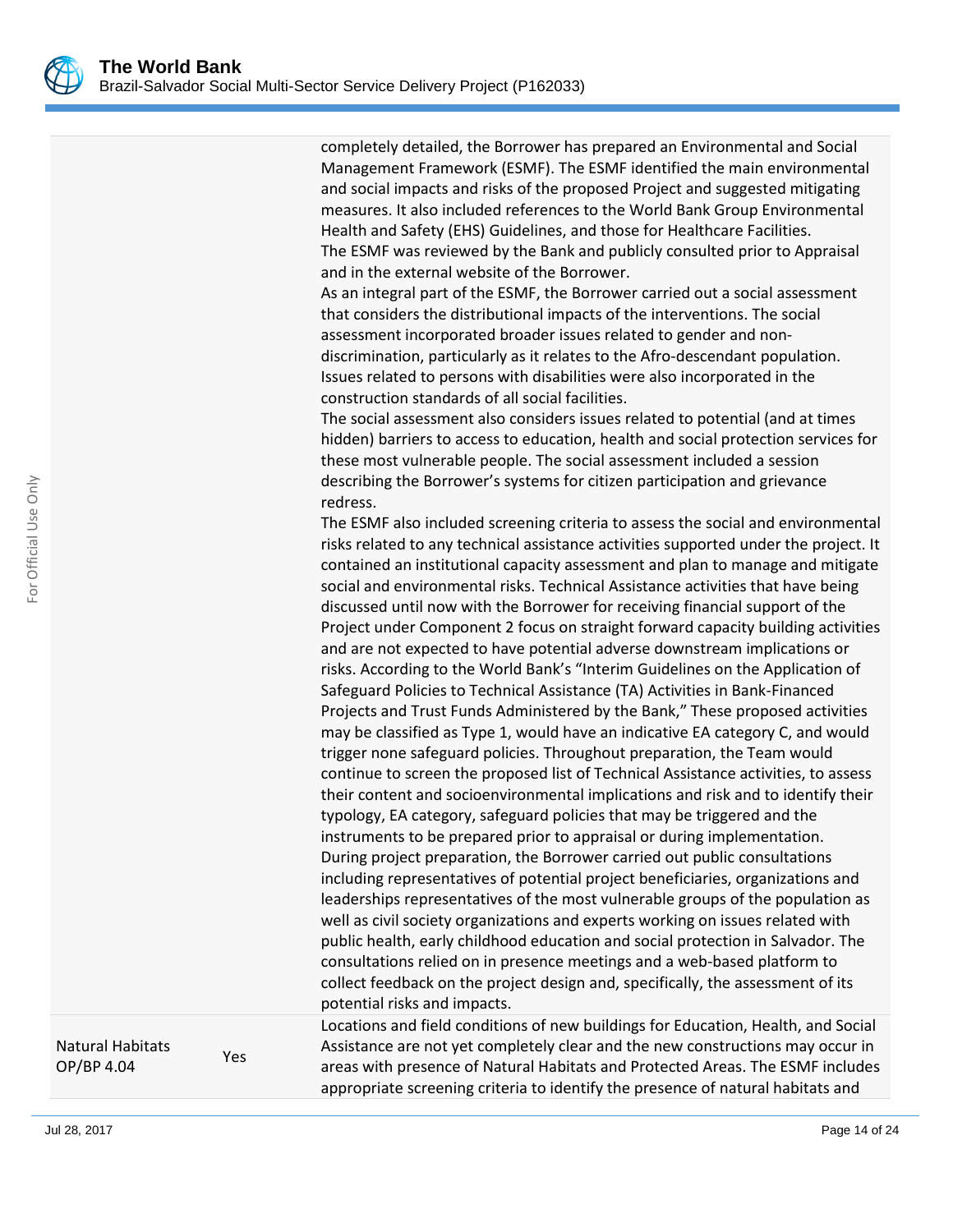

|                                                     |     | sensitive ecosystems, assess potential impacts, and determine appropriate<br>measures to avoid, mitigate, or compensate for any possible direct or indirect<br>impacts.<br>Interventions previously completed that the Borrower may use as eligible<br>expenditures for reimbursement by the Project were screened and, so far there<br>is no evidence they have been built in or interfere with any sensitive area.<br>Preventively, the ESMF includes the corrective or compensatory measures<br>needed, in cases such evidences are found.                                                                                                                                                                                                                                                                                                                                                                                                                                                                                                                                                                                                                                                                                                   |
|-----------------------------------------------------|-----|-------------------------------------------------------------------------------------------------------------------------------------------------------------------------------------------------------------------------------------------------------------------------------------------------------------------------------------------------------------------------------------------------------------------------------------------------------------------------------------------------------------------------------------------------------------------------------------------------------------------------------------------------------------------------------------------------------------------------------------------------------------------------------------------------------------------------------------------------------------------------------------------------------------------------------------------------------------------------------------------------------------------------------------------------------------------------------------------------------------------------------------------------------------------------------------------------------------------------------------------------|
| Forests OP/BP 4.36                                  | No  | The Project will be executed in the urban area of Salvador. Therefore, no<br>impacts on forests are expected.                                                                                                                                                                                                                                                                                                                                                                                                                                                                                                                                                                                                                                                                                                                                                                                                                                                                                                                                                                                                                                                                                                                                   |
| Pest Management OP<br>4.09                          | Yes | Although the Project will not finance the use or disposal of pest control<br>products, the appearance of urban pests during rehabilitation, repairs,<br>maintenance and expansion works is usual and always requires the use of such<br>chemicals. Therefore, the OP 4.09 is triggered. The ESMF evaluates the Project<br>interventions in the context of this policy and proposes acceptable measures for<br>pest management. The Project Operational Manual and Catalogue for<br>contractors will explicitly follow these proposed measures for works and<br>services financed by the Project.                                                                                                                                                                                                                                                                                                                                                                                                                                                                                                                                                                                                                                                |
| <b>Physical Cultural</b><br>Resources OP/BP<br>4.11 | Yes | Negative impacts on physical cultural resources are not expected during project<br>implementation due the envisaged location of the social facilities to be built.<br>But, considering the richness of historical sites in Salvador, the construction,<br>rehabilitation, repairs, maintenance and expansion works planned for<br>Component 1 may affect physical cultural resources - PCR (historical and<br>archeological), which implies triggering OP/BP 4.11. If any work interferes with<br>PCR, the Project will follow specific procedures that are required to ensure<br>compliance with this policy and the Brazilian legislation. Consequently, as an<br>integral part of the ESMF, guidelines for the preparation of specific Physical<br>Cultural Resources Plans are defined.<br>"Chance findings" during works are possible, and to handle such findings, Brazil<br>has a well-developed legislative and normative framework, which is under the<br>oversight of the National Institute for Protection of Historical and Archeological<br>Sites (IPHAN). These procedures are described in the ESMF and provisions for<br>proper handling of the issue by contractors would be part of bidding documents<br>and works contracts. |
| <b>Indigenous Peoples</b><br>OP/BP 4.10             | No  | The Project will be executed in the urban area of Salvador. No indigenous lands<br>are located within the project's geographic area of intervention. According to<br>the last 2010 Demographic Census conducted by IBGE, 7,563 people have<br>identified themselves as an indigenous population. They count for 0.28% of the<br>city's population and are evenly spread in 161 out of the 163 neighborhoods<br>found in the city. This population does not fulfill the criteria of identification of<br>indigenous groups set by the Indigenous Peoples Policy OP/BP 4.10 (paragraph                                                                                                                                                                                                                                                                                                                                                                                                                                                                                                                                                                                                                                                            |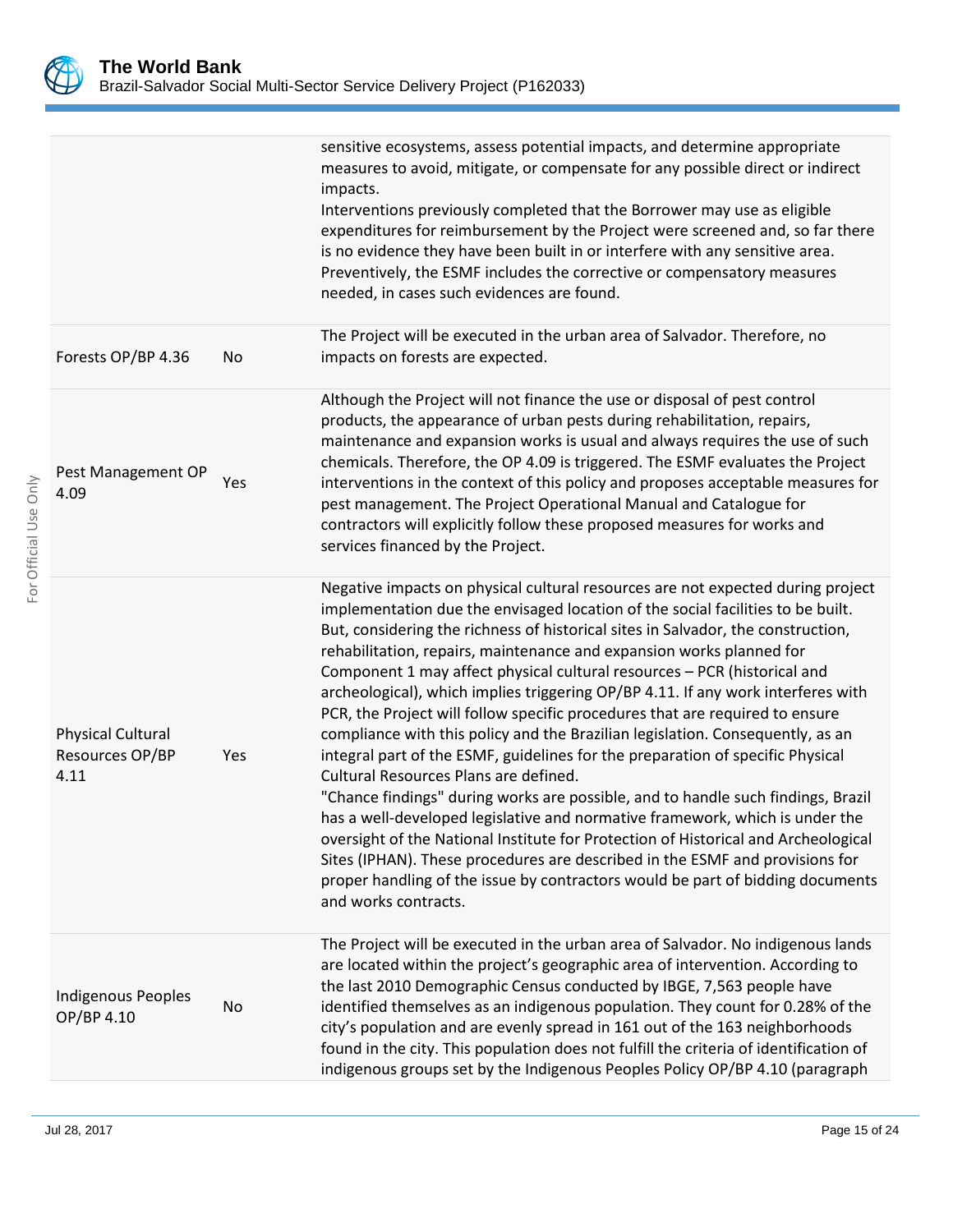4). Essentially, due to the circumstances of their lives in the city, they do not hold any collective attachment to geographically distinct habitats or ancestral territories in the project area or to the natural resources in these habitats and territories. The social assessment carried out as part of the ESMF will address potential barriers to access to education, health services and social protection that may be particularly faced by these indigenous population due to (i) customary cultural, economic, social, or political institutions that are separate from those of the dominant society and culture that they may hold or to (ii) their use of an indigenous language different from the official language of the country or region.

This policy is triggered because some construction works are being considered to be supported by the Project under Component 1. They may require land acquisition and may lead to adverse impacts related with involuntary resettlement. Overall these social facilities – early childhood education community centers, small units of primary health care, and social services local offices – are small and site-specific and their potential adverse impacts related with land acquisition and involuntary resettlement tend to be site-specific, limited in scope and small in magnitude.

Not only the specific locations of these construction works have not been chosen, but also the final list of eligible expenditures has not been completed yet and will not be defined before Project's appraisal. Consequently, the Borrower is preparing a Resettlement Policy Framework (RPF), describing the principles, guidelines and procedures to be followed for addressing the adverse impacts of land acquisitions required for the site-specific construction works of social facilities.,

OP/BP 4.12 is also triggered because the Project will also consider social facilities already built and/or under construction by the Borrower as eligible expenditures. Land acquisition for these works may have occurred before or after the beginning of Project preparation. In such situations, the substantive aspects of OP 4.12 apply retroactively on the basis of an inventory of the processes of land acquisition and an assessment of the acceptability and/or equivalence of the procedures followed by the Borrower with regards to the requirements of the Bank policy. Thus, a RPF was prepared by the Borrower that includes the criteria, principles and procedures to be followed to conduct an inventory and identify the situations in which there was no adverse impacts related with involuntary resettlement, or land acquisition processes and involuntary resettlement impacts have been addressed in a manner acceptable and/or equivalent to Bank requirements. The RPF required that the inventory (i) takes into consideration how potentially adverse impacts related with land acquisition leading to involuntary resettlement have been addressed, (ii) identifies the number of affected people and the adverse impacts they faced, (iii) assesses the degree of acceptability/equivalence of the measures taken to avoid, minimize and/or mitigate these adverse impacts and adequately compensate the affected population and (iv) identifies (a) the situations without adverse impacts related with involuntary resettlement and (b) the ones in which

#### Involuntary Resettlement OP/BP 4.12 Yes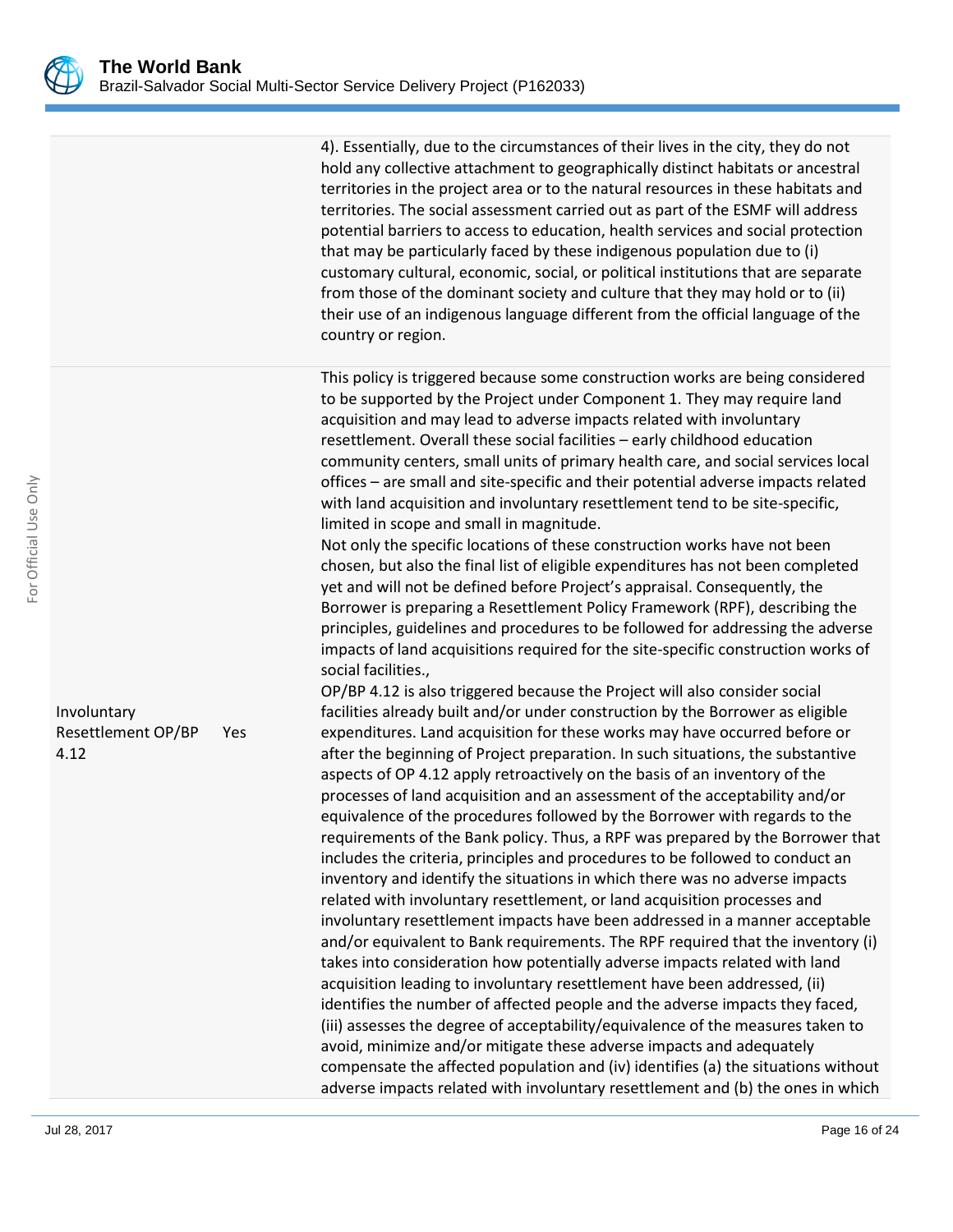these adverse impacts have been treated in a manner acceptable and/or equivalent to Bank policies.

If these procedures and its implementation fall short of the Bank policy standards, the Bank can discuss and agree with the Borrower on measures to mitigate the impacts of these shortcomings in accordance with the guidance provided in the RPF. If complementary measures cannot be agreed between the Bank and the Borrower, then the social facilities already built or under construction that does not fit the conditions under iv.a and iv.b (above) will be screened out of the list of eligible expenditures.

This approach would not apply to social facilities that (i) may be used to carry out Project supported activities, but (ii) have been constructed many years before the beginning of the Project preparation. In such cases, it would make no practical sense to attempt to review land acquisition procedures undertaken in the distant past. Nevertheless, the RPF includes provisions to identify outstanding legal disputes, which, if significant, will make such social facilities ineligible for Bank-financing or subject to remedial measures.

The Borrower has conducted the inventory from a list of 17 recently constructed facilities and 18 facilities undergoing renovations and extensions whose eligibility will be considered for retroactive financing. The inventory indicates that 15 of the facilities under construction and 14 facilities under renovation belonged to the municipality or were acquired through donations and terms of assignment of use. Another facility under construction included in this list (USF São Cristóvão) was acquired through a friendly expropriation process and therefore had no adverse impacts of involuntary resettlement.

Information on one of the facilities under construction (USF Vila da Fraternidade) and four facilities under reform (CSU Pernambués, CS Arenoso, CRAS Valéria and Escola Municipal de Paripe) have not yet been obtained. Documentation on these facilities will be obtained and presented as a condition to verify their eligibility for retroactive financing.

The RPF was submitted to the Bank, and is publicly disclosed at the World Bank's external website and at the Borrower's website.

| Safety of Dams<br>OP/BP 4.37                            | No. | Not applicable. The Project would not finance the construction or any other<br>intervention related to a dam nor will rely on the operations of existing dams. |
|---------------------------------------------------------|-----|----------------------------------------------------------------------------------------------------------------------------------------------------------------|
| Projects on<br>International<br>Waterways OP/BP<br>7.50 | No. | Not applicable. None of the Project activities are expected to have any impacts<br>on international waterways.                                                 |
| Projects in Disputed<br>Areas OP/BP 7.60                | No. | Not applicable, because the activities financed by the Project are not located in<br>disputed areas.                                                           |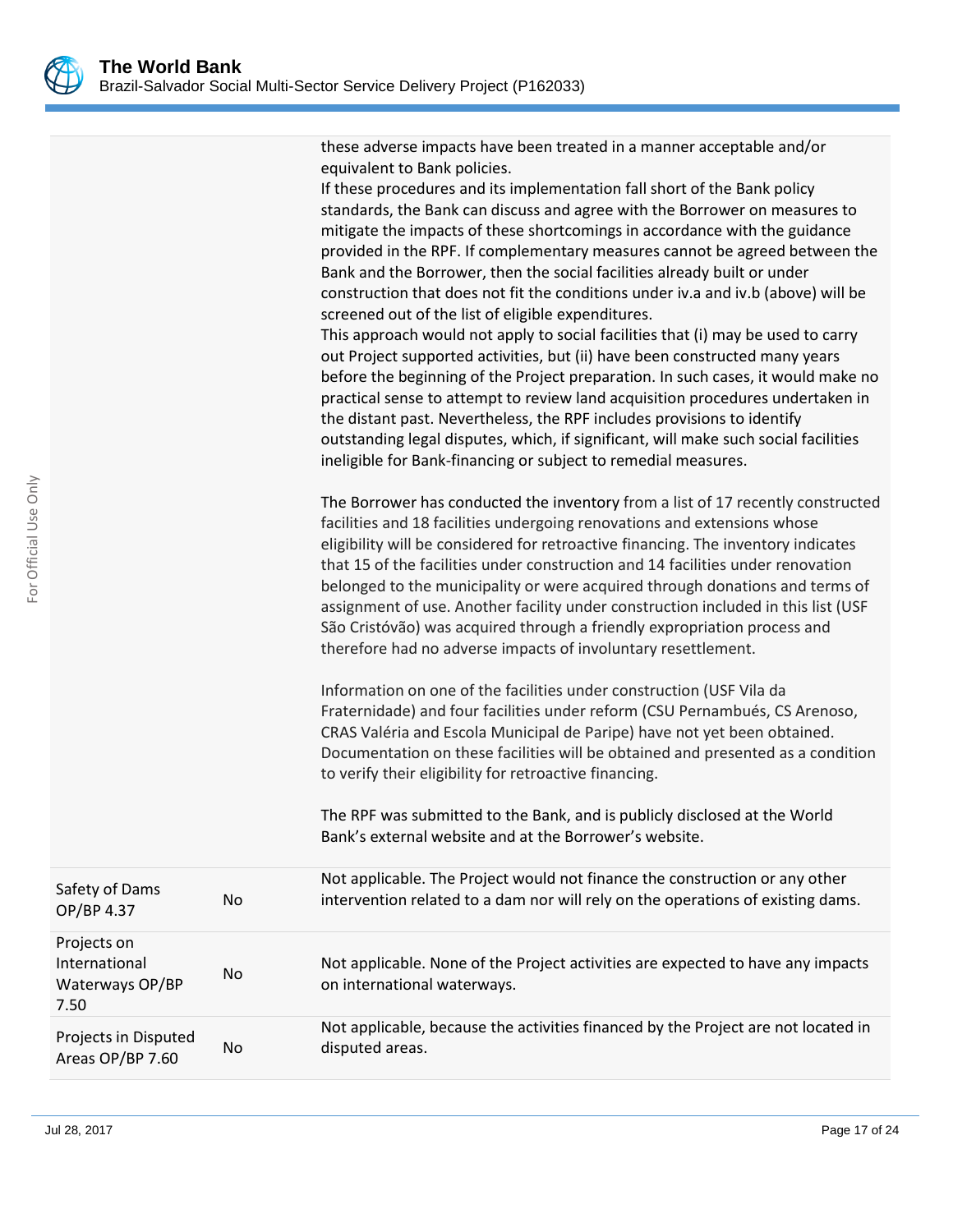

#### **KEY SAFEGUARD POLICY ISSUES AND THEIR MANAGEMENT**

#### **A. Summary of Key Safeguard Issues**

1. Describe any safeguard issues and impacts associated with the proposed project. Identify and describe any potential large scale, significant and/or irreversible impacts:

Large scale, significant and/or irreversible impacts are not expected due to the small-size and site-specific nature of all the interventions. Overall the social facilities – early childhood education community centers, small units of primary health care, and social services local offices – that may be constructed and considered as eligible expenditures are small in size and site-specific. Their potentially adverse environmental and social impacts tend to be site-specific, limited in scope, small in magnitude and reversible. Most of the environmental and social impacts associated so far to these construction works are related with the construction stage and related with temporary raise of noise levels, increased flux of heavy motorized vehicles, solid waste generation and pest management within the working sites. During operation, potential adverse impacts of primary health facilities are especially related with the management of solid wastes and wasted waters but there will also be an increase in the flow of people and vehicles and changes in the urban dynamics, related to the use and occupation in the surroundings of these equipment. The social impacts of the operation of these social facilities are overwhelmingly positive and pro-poor as they are mostly located in low-income and underserved neighborhoods and will contribute to cover gaps in the provision of essential public services.

#### 2. Describe any potential indirect and/or long term impacts due to anticipated future activities in the project area:

The main indirect impact that may be expected from Project interventions is related with potential changes in the urban dynamics of the beneficiary neighborhoods that may also increase pressures over conservation areas, intensify the informal occupation of hillsides and flooding areas or lead to gentrification. The technical assistance component will support the mapping of actual demands for social facilities in low-income areas and planning the interventions accordingly and considering the cumulative environmental and social impacts of these interventions in the process of urban planning.

3. Describe any project alternatives (if relevant) considered to help avoid or minimize adverse impacts.

When considering site location for the construction of social facilities, the municipality of Salvador considers possible alternatives that cause the least impact on legal protected areas, physical cultural resources and involuntary resettlement, looking mostly for vacant lands and consulting the local population about the most appropriate sites.

4. Describe measures taken by the borrower to address safeguard policy issues. Provide an assessment of borrower capacity to plan and implement the measures described.

The Borrower has prepared an Environmental and Social Management Framework and a Resettlement Policy Framework. These instruments include screening criteria to identify social facilities built before and after Project Appraisal that may be considered as eligible expenditure insofar as (i) the land acquisition they require follow the principles of the Bank OP/BP 4.12 Involuntary Resettlement policy and (ii) their site location, construction and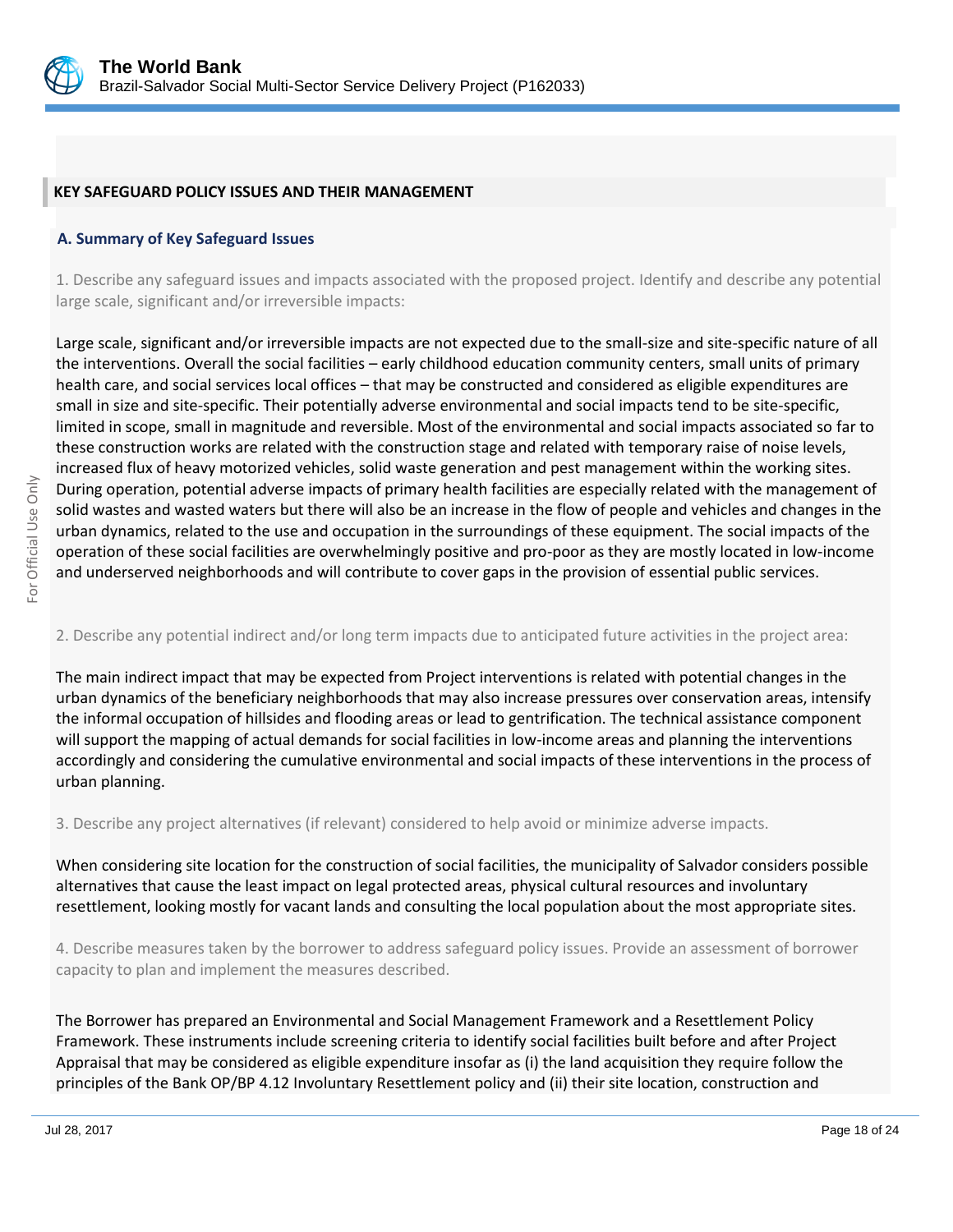

operation comply with the relevant Brazilian legislation and the principles set by the Bank OP/BP 4.01 Environmental Assessment, OP/BP 4.04 Natural Habitats, OP/BP 4.09 Pest Management and OP/BP 4.11 Physical Cultural Resources policies.

With regards to compliance with safeguard policies, there are two main risks associated with the project. First, the Borrower may present social facilities already built and/or under construction as possible eligible expenditures. Environmental and social impacts related with these facilities – such as, for instance, adverse impacts related with involuntary resettlement due to the process of land acquisition for the construction of these facilities and/or its location within environmentally sensitive areas – may have occurred before the beginning of the Project preparation. To mitigate this risk, the ESMF and RPF the Borrower is preparing will include a set of guidelines and procedures to be followed when screening these activities. These procedures will sort the social facilities in three possible types: (i) the ones in which construction and operation have no adverse impacts related with involuntary resettlement and environmental requirements, (ii) the ones in which construction and operation may have potentially adverse social and environmental impacts that have been treated in an acceptable manner according to Bank policies and (iii) the ones in which construction and operation may have potentially adverse social and environmental impacts that have not been properly addressed according to the Bank policies and may no longer be minimized, mitigated and/or compensated. The first two types of social facilities will be included in the list of eligible expenditures; the third one will be screened out.

Second, the Borrower has never worked with the World Bank before and may lack knowledge and previous experience with Bank safeguard policies. To mitigate this risk, an assessment of the Borrower's institutional capacity for the management of social and environmental risks was carried out by the Bank team. The assessment – included as part of the ESMF – concluded the Borrower has good capacity to manage social and environmental risks related with pest management as well as to carry out environmental licensing, to promote citizen engagement and to handle complaints. It will be necessary to strengthen the Borrower's capacity to handle issues related with involuntary resettlement, protection of protected areas and natural habitats, and protection and preservation of physical cultural resources. A senior specialist will be integrated on the Project's Management Unit. This specialist will be responsible for the application of the procedures set in the ESMF and RPF to screen activities, ensuring compliance with social and environmental safeguard policies, and providing training for staff on the three implementing agencies. The Term of Reference for this senior safeguard specialist has been discussed with the Borrower.

The municipality has in place a number of instruments to receive, register and respond in an effective and timely manner to complaints, which are accessible to the most vulnerable population and the potentially affected people.

5. Identify the key stakeholders and describe the mechanisms for consultation and disclosure on safeguard policies, with an emphasis on potentially affected people.

# The key stakeholders include:

- (i) The direct beneficiaries of the project, who will mostly be the residents of low-income neighborhoods in which new social facilities – early childhood education community centers, small units of primary health care, and social services local offices – will be constructed and the users of these facilities, who comprise mostly lowincome families;
- (ii) The public servants working on these sectors as their labor conditions may improve with the strengthening of the education, health and social assistance systems and the technical assistance provided to improve their efficiency;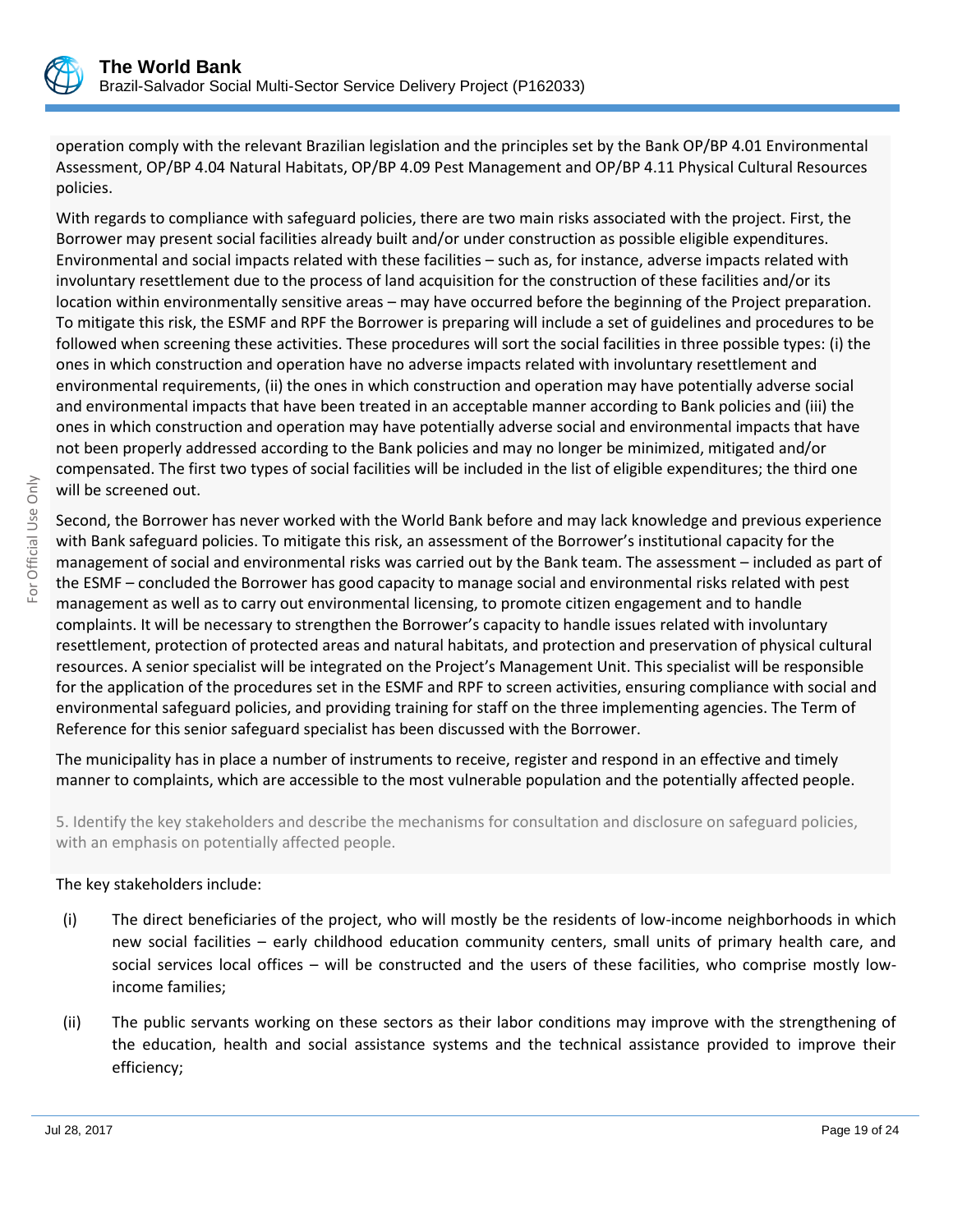

- (iv) The general population of Salvador who utilize public education, health and social assistance services;
- (v) The municipal agencies and public providers of early education, primary health and social assistance services.

An online consultation platform remains available to the city's population by the Municipality of Salvador since August 16, accessible through the following websites: <http://projetosalvadorsocial.salvador.ba.gov.br/layout/pdf/marco.pdf> and [http://projetosalvadorsocial.salvador.ba.gov.br/layout/pdf/marco.pdf.](http://projetosalvadorsocial.salvador.ba.gov.br/layout/pdf/marco.pdf) The documents have been visualized by 118 people. There was a problem with the IT system and the municipality has not been able to receive all contributions. The Municipality answered by *e-mail* the comments received.

A public audience was held in September 5, 2017, in the Gregório de Matos Theater located in Salvador downtown. The public audience was disseminated through an institutional electronic message sent to all public servants, the official site of the municipality of Salvador and official letters sent by Casa Civil to the implementing Municipal Secretariats (SMS, SME and SEMPS) for invitation of the members of the respective sectoral Municipal Councils. There were 68 participants, who included forty representatives of community councils, community associations, artisanal fishermen, religious leaders and community representatives in the municipal instance of decentralized administration ("*Prefeitura-Bairro*").

During the public audience, the project and its safeguard documents were explained. Comments emphasized the importance of interventions in health, education and social assistance. They focused most on the needed to integrate Project activities with other investments in sanitation and public safety, health, social assistance and environmental protection under implementation by state, municipal and civil society organizations in high vulnerable neighborhoods. The participants pointed out some drivers (such as the contamination of beaches by sewage and increased urban violence and crime) of adverse impacts on the public health system. Participants also pointed out the importance of rescuing the historical, cultural and religious identity of the neighborhoods within the Project's area of intervention. A final point often mentioned referred to responsibilities of municipal and state agencies in addressing these issues of environmental and social sustainability.

During implementation, three main channels will be available for collecting feedback from beneficiaries, citizens and civil society organizations about social and environmental impacts by the Project. First, the Environmental and Social Management Framework and the Resettlement Policy Framework will continue to be publicly available through the official website of the Municipality of Salvador (and/or the official website of the Salvador Social Project). The Project Management Unit will continue to receive comments on these safeguard documents through this website, ensuring that they will be periodically updated during the Project's life cycle. The second channel for receiving community feedback on the Project and its social and environmental impacts and benefits will be the *Prefeitura-Bairros*, which are the main channel of communication of the public administration and the population. The third main channel will be the Grievance Redress Mechanism that will be used by the Project, as part of the *Ouvidoria Geral de Salvador.* The Socioenvironmental specialist in the Project Management Unit will regularly make assessments of the community and citizen feedback received through these two channels – as well as part of their routine tasks and report on them. The Social Communication Plan of the Project will include guidelines and procedures on how to obtain community/citizen feedback about the Project and its activities.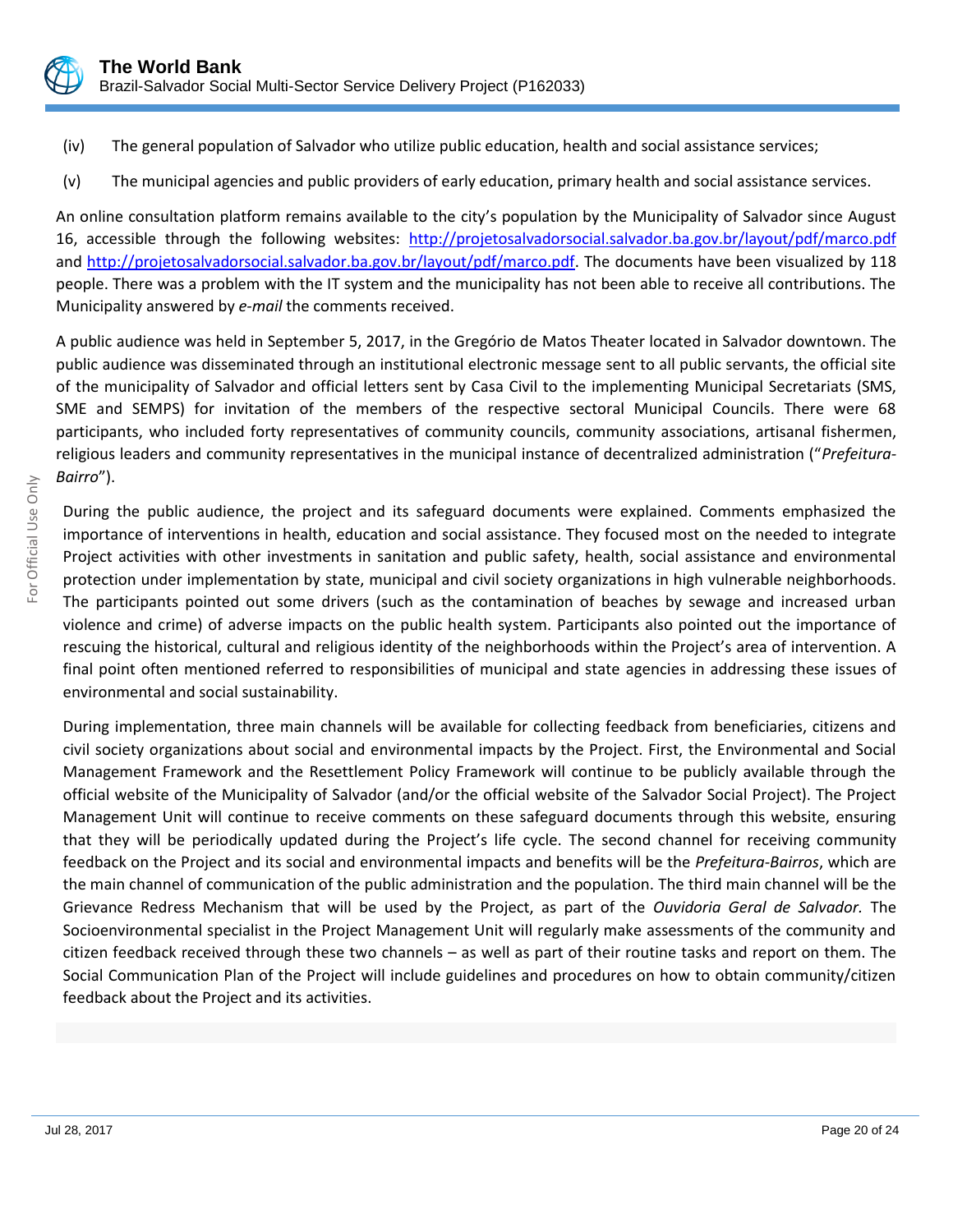

## **B. Disclosure Requirements (N.B. The sections below appear only if corresponding safeguard policy is triggered)**

| Environmental Assessment/Audit/Management Plan/Other |                                |                                                                                                                |
|------------------------------------------------------|--------------------------------|----------------------------------------------------------------------------------------------------------------|
| Date of receipt by the Bank                          | Date of submission to InfoShop | For category A projects, date of<br>distributing the Executive Summary of<br>the EA to the Executive Directors |
| September 12, 2017                                   | September 19, 2017             |                                                                                                                |
| "In country" Disclosure                              |                                |                                                                                                                |

September 15, 2017

**Resettlement Action Plan/Framework/Policy Process**

| Date of receipt by the Bank | Date of submission to InfoShop |
|-----------------------------|--------------------------------|
| September 12, 2017          | September 19, 2017             |

**"In country" Disclosure** September 15, 2017

# **C. Compliance Monitoring Indicators at the Corporate Level (to be filled in when the ISDS is finalized by the project decision meeting) (N.B. The sections below appear only if corresponding safeguard policy is triggered)**

**OP/BP/GP 4.01 - Environment Assessment** 

Does the project require a stand-alone EA (including EMP) report?

Yes

If yes, then did the Regional Environment Unit or Practice Manager (PM) review and approve the EA report? Yes

Are the cost and the accountabilities for the EMP incorporated in the credit/loan?

Yes

# **OP/BP 4.04 - Natural Habitats**

Would the project result in any significant conversion or degradation of critical natural habitats? No

If the project would result in significant conversion or degradation of other (non-critical) natural habitats, does the project include mitigation measures acceptable to the Bank?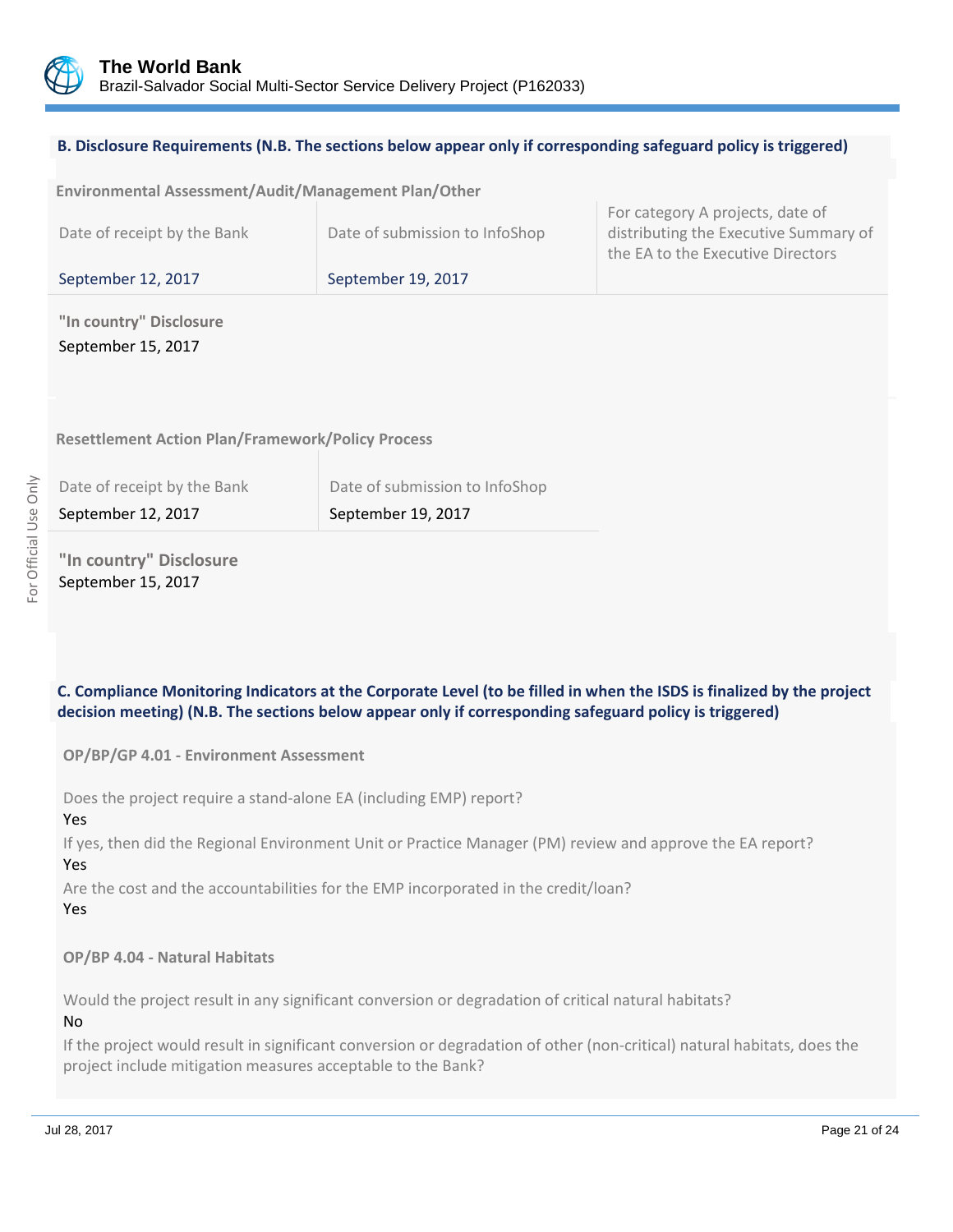

**OP/BP 4.12 - Involuntary Resettlement**

Has a resettlement plan/abbreviated plan/policy framework/process framework (as appropriate) been prepared? YES,

If yes, then did the Regional unit responsible for safeguards or Practice Manager review the plan?

#### Yes

Is physical displacement/relocation expected?

#### No

Is economic displacement expected? (loss of assets or access to assets that leads to loss of income sources or other means of livelihoods)

#### ves

**The World Bank Policy on Disclosure of Information**

Have relevant safeguard policies documents been sent to the World Bank's Infoshop?

# Yes

Have relevant documents been disclosed in-country in a public place in a form and language that are understandable and accessible to project-affected groups and local NGOs?

#### Yes

#### **All Safeguard Policies**

Have satisfactory calendar, budget and clear institutional responsibilities been prepared for the implementation of measures related to safeguard policies?

# Yes

Have costs related to safeguard policy measures been included in the project cost?

# Yes

Does the Monitoring and Evaluation system of the project include the monitoring of safeguard impacts and measures related to safeguard policies?

Have satisfactory implementation arrangements been agreed with the borrower and the same been adequately reflected in the project legal documents? Yes

# **CONTACT POINT**

# **World Bank**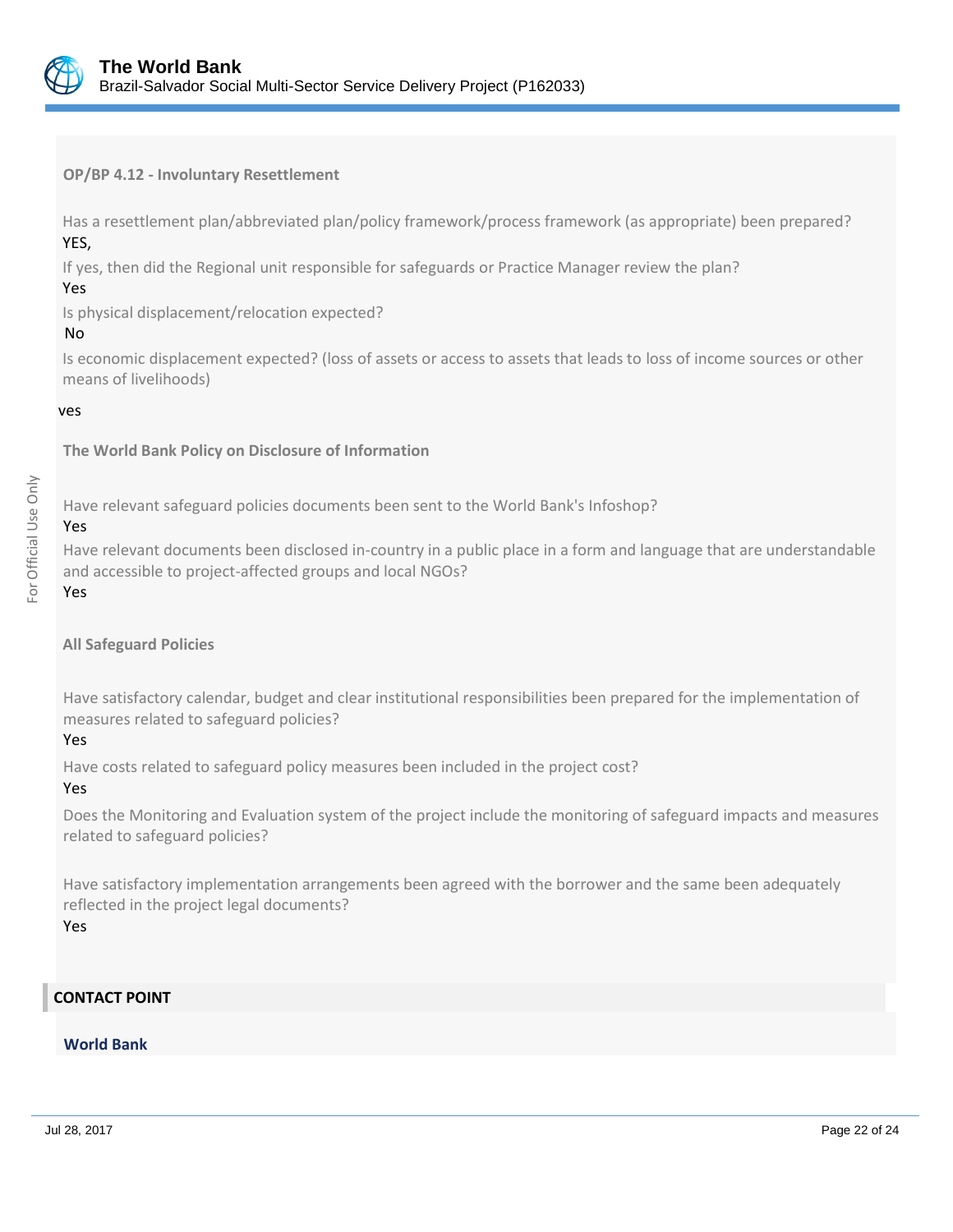

Edmundo Murrugarra Senior Social Protection Economist

Leandro Oliveira Costa Senior Economist

#### **Borrower/Borrower/Recipient**

Prefeitura Municipal de Salvador Paulo Hermida Gonzalez Director General of Strategic Projects paulo.gonzalez@salvador.ba.gov.br

#### **Implementing Agencies**

Casa Civil Paulo Hermida Gonzalez Director General of Strategic Projects paulo.gonzalez@salvador.ba.gov.br

#### **FOR MORE INFORMATION CONTACT**

The World Bank 1818 H Street, NW Washington, D.C. 20433 Telephone: (202) 473-1000 Web[: http://www.worldbank.org/projects](http://www.worldbank.org/projects)

# **APPROVAL**

| Task Team Leader(s): | Edmundo Murrugarra     |
|----------------------|------------------------|
|                      | Leandro Oliveira Costa |

#### **Approved By**

| Safeguards Advisor:       |  |
|---------------------------|--|
| Practice Manager/Manager: |  |
| Country Director:         |  |